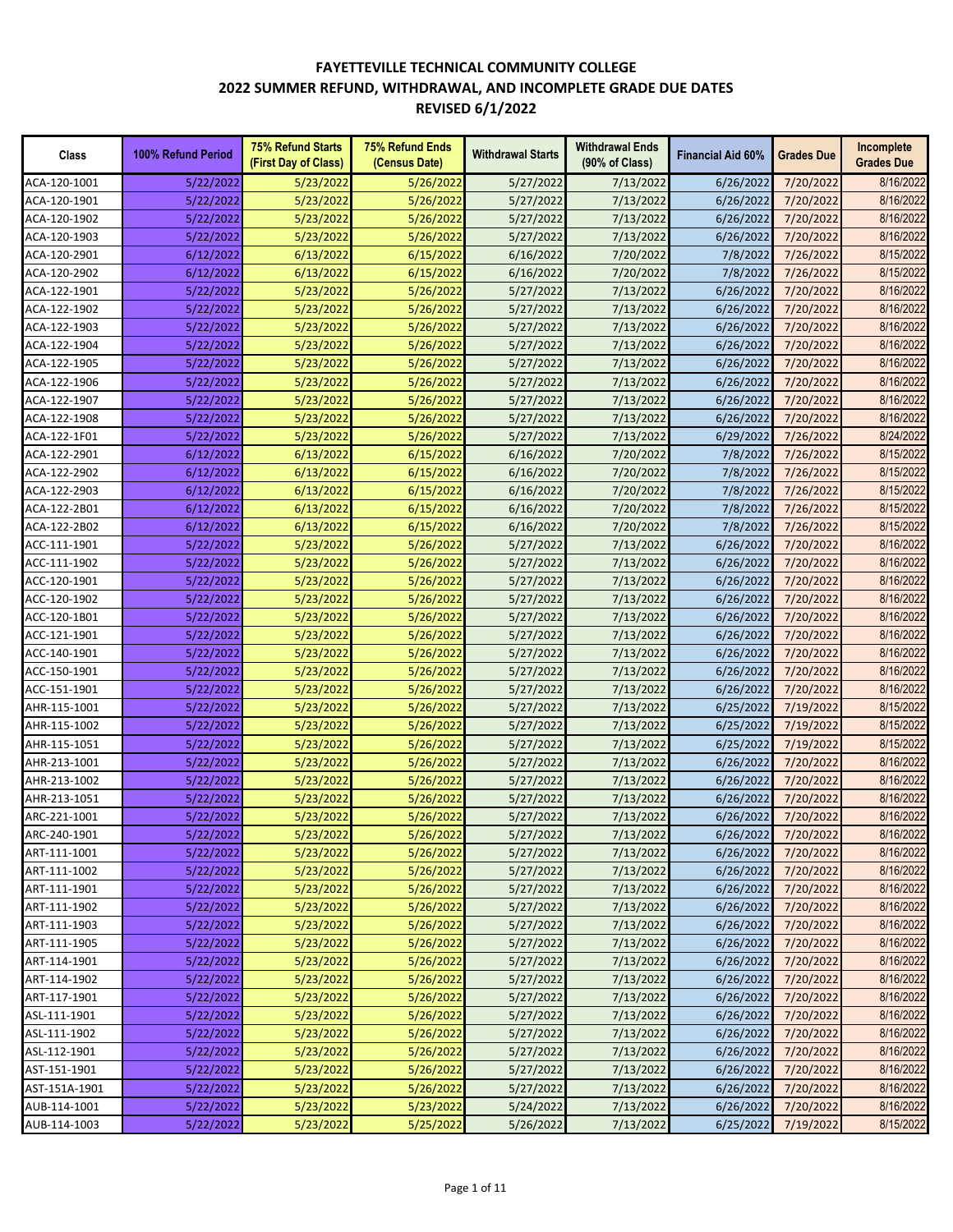| Class         | 100% Refund Period | <b>75% Refund Starts</b><br>(First Day of Class) | <b>75% Refund Ends</b><br>(Census Date) | <b>Withdrawal Starts</b> | <b>Withdrawal Ends</b><br>(90% of Class) | <b>Financial Aid 60%</b> | <b>Grades Due</b> | Incomplete<br><b>Grades Due</b> |
|---------------|--------------------|--------------------------------------------------|-----------------------------------------|--------------------------|------------------------------------------|--------------------------|-------------------|---------------------------------|
| AUB-121-1C01  | 5/22/2022          | 5/23/2022                                        | 5/26/2022                               | 5/27/2022                | 7/13/2022                                | 6/25/2022                | 7/19/2022         | 8/15/2022                       |
| AUB-136-1C01  | 5/22/2022          | 5/23/2022                                        | 5/26/2022                               | 5/27/2022                | 7/13/2022                                | 6/26/2022                | 7/20/2022         | 8/16/2022                       |
| AUT-113-1R01  | 5/22/2022          | 5/23/2022                                        | 5/25/2022                               | 5/26/2022                | 7/13/2022                                | 6/26/2022                | 7/20/2022         | 8/16/2022                       |
| AUT-151-1R01  | 5/22/2022          | 5/23/2022                                        | 5/25/2022                               | 5/26/2022                | 7/13/2022                                | 6/26/2022                | 7/20/2022         | 8/16/2022                       |
| AUT-151A-1R01 | 5/22/2022          | 5/23/2022                                        | 5/26/2022                               | 5/27/2022                | 7/13/2022                                | 6/25/2022                | 7/19/2022         | 8/15/2022                       |
| AUT-163-1R01  | 5/22/2022          | 5/23/2022                                        | 5/25/2022                               | 5/26/2022                | 7/13/2022                                | 6/26/2022                | 7/20/2022         | 8/16/2022                       |
| AUT-163A-1R01 | 5/22/2022          | 5/23/2022                                        | 5/26/2022                               | 5/27/2022                | 7/13/2022                                | 6/26/2022                | 7/20/2022         | 8/16/2022                       |
| AUT-181-1001  | 5/22/2022          | 5/23/2022                                        | 5/25/2022                               | 5/26/2022                | 7/13/2022                                | 6/26/2022                | 7/20/2022         | 8/16/2022                       |
| AUT-181-1002  | 5/22/2022          | 5/23/2022                                        | 5/25/2022                               | 5/26/2022                | 7/13/2022                                | 6/26/2022                | 7/20/2022         | 8/16/2022                       |
| AUT-181A-1001 | 5/22/2022          | 5/23/2022                                        | 5/26/2022                               | 5/27/2022                | 7/13/2022                                | 6/26/2022                | 7/20/2022         | 8/16/2022                       |
| AUT-181A-1002 | 5/22/2022          | 5/23/2022                                        | 5/26/2022                               | 5/27/2022                | 7/13/2022                                | 6/26/2022                | 7/20/2022         | 8/16/2022                       |
| AUT-281-1001  | 5/22/2022          | 5/23/2022                                        | 5/26/2022                               | 5/27/2022                | 7/13/2022                                | 6/26/2022                | 7/20/2022         | 8/16/2022                       |
| AUT-281-1002  | 5/22/2022          | 5/23/2022                                        | 5/26/2022                               | 5/27/2022                | 7/13/2022                                | 6/26/2022                | 7/20/2022         | 8/16/2022                       |
| BIO-110-1901  | 5/22/2022          | 5/23/2022                                        | 5/26/2022                               | 5/27/2022                | 7/13/2022                                | 6/26/2022                | 7/20/2022         | 8/16/2022                       |
| BIO-110-1902  | 5/22/2022          | 5/23/2022                                        | 5/26/2022                               | 5/27/2022                | 7/13/2022                                | 6/26/2022                | 7/20/2022         | 8/16/2022                       |
| BIO-110-1903  | 5/22/2022          | 5/23/2022                                        | 5/26/2022                               | 5/27/2022                | 7/13/2022                                | 6/26/2022                | 7/20/2022         | 8/16/2022                       |
| BIO-111-1901  | 5/22/2022          | 5/23/2022                                        | 5/26/2022                               | 5/27/2022                | 7/13/2022                                | 6/26/2022                | 7/20/2022         | 8/16/2022                       |
| BIO-111-1902  | 5/22/2022          | 5/23/2022                                        | 5/26/2022                               | 5/27/2022                | 7/13/2022                                | 6/26/2022                | 7/20/2022         | 8/16/2022                       |
| BIO-111-1903  | 5/22/2022          | 5/23/2022                                        | 5/26/2022                               | 5/27/2022                | 7/13/2022                                | 6/26/2022                | 7/20/2022         | 8/16/2022                       |
| BIO-112-1901  | 5/22/2022          | 5/23/2022                                        | 5/26/2022                               | 5/27/2022                | 7/13/2022                                | 6/26/2022                | 7/20/2022         | 8/16/2022                       |
| BIO-155-1901  | 5/22/2022          | 5/23/2022                                        | 5/26/2022                               | 5/27/2022                | 7/13/2022                                | 6/26/2022                | 7/20/2022         | 8/16/2022                       |
| BIO-163-1901  | 5/22/2022          | 5/23/2022                                        | 5/26/2022                               | 5/27/2022                | 7/13/2022                                | 6/26/2022                | 7/20/2022         | 8/16/2022                       |
| BIO-163-1902  | 5/22/2022          | 5/23/2022                                        | 5/26/2022                               | 5/27/2022                | 7/13/2022                                | 6/26/2022                | 7/20/2022         | 8/16/2022                       |
| BIO-168-1901  | 5/22/2022          | 5/23/2022                                        | 5/26/2022                               | 5/27/2022                | 7/13/2022                                | 6/26/2022                | 7/20/2022         | 8/16/2022                       |
| BIO-168-1902  | 5/22/2022          | 5/23/2022                                        | 5/26/2022                               | 5/27/2022                | 7/13/2022                                | 6/26/2022                | 7/20/2022         | 8/16/2022                       |
| BIO-168-1903  | 5/22/2022          | 5/23/2022                                        | 5/26/2022                               | 5/27/2022                | 7/13/2022                                | 6/26/2022                | 7/20/2022         | 8/16/2022                       |
| BIO-168-1904  | 5/22/2022          | 5/23/2022                                        | 5/26/2022                               | 5/27/2022                | 7/13/2022                                | 6/26/2022                | 7/20/2022         | 8/16/2022                       |
| BIO-169-1901  | 5/22/2022          | 5/23/2022                                        | 5/26/2022                               | 5/27/2022                | 7/13/2022                                | 6/26/2022                | 7/20/2022         | 8/16/2022                       |
| BIO-169-1902  | 5/22/2022          | 5/23/2022                                        | 5/26/2022                               | 5/27/2022                | 7/13/2022                                | 6/26/2022                | 7/20/2022         | 8/16/2022                       |
| BIO-175-1001  | 5/22/2022          | 5/23/2022                                        | 5/26/2022                               | 5/27/2022                | 7/13/2022                                | 6/26/2022                | 7/20/2022         | 8/16/2022                       |
| BIO-175-1901  | 5/22/2022          | 5/23/2022                                        | 5/26/2022                               | 5/27/2022                | 7/13/2022                                | 6/26/2022                | 7/20/2022         | 8/16/2022                       |
| BIO-275-1001  | 5/22/2022          | 5/23/2022                                        | 5/26/2022                               | 5/27/2022                | 7/13/2022                                | 6/26/2022                | 7/20/2022         | 8/16/2022                       |
| BPR-115-1001  | 5/22/2022          | 5/23/2022                                        | 5/26/2022                               | 5/27/2022                | 7/13/2022                                | 6/25/2022                | 7/19/2022         | 8/15/2022                       |
| BPR-130-1901  | 5/22/2022          | 5/23/2022                                        | 5/26/2022                               | 5/27/2022                | 7/13/2022                                | 6/26/2022                | 7/20/2022         | 8/16/2022                       |
| BUS-110-1001  | 5/22/2022          | 5/23/2022                                        | 5/26/2022                               | 5/27/2022                | 7/13/2022                                | 6/26/2022                | 7/20/2022         | 8/16/2022                       |
| BUS-110-1901  | 5/22/2022          | 5/23/2022                                        | 5/26/2022                               | 5/27/2022                | 7/13/2022                                | 6/26/2022                | 7/20/2022         | 8/16/2022                       |
| BUS-110-1902  | 5/22/2022          | 5/23/2022                                        | 5/26/2022                               | 5/27/2022                | 7/13/2022                                | 6/26/2022                | 7/20/2022         | 8/16/2022                       |
| BUS-110-1903  | 5/22/2022          | 5/23/2022                                        | 5/26/2022                               | 5/27/2022                | 7/13/2022                                | 6/26/2022                | 7/20/2022         | 8/16/2022                       |
| BUS-110-1B01  | 5/22/2022          | 5/23/2022                                        | 5/26/2022                               | 5/27/2022                | 7/13/2022                                | 6/26/2022                | 7/20/2022         | 8/16/2022                       |
| BUS-110-2901  | 6/12/2022          | 6/13/2022                                        | 6/15/2022                               | 6/16/2022                | 7/20/2022                                | 7/8/2022                 | 7/26/2022         | 8/15/2022                       |
| BUS-110-5101  | 5/31/2022          | 6/1/2022                                         | 6/3/2022                                | 6/4/2022                 | 6/28/2022                                | 6/18/2022                | 7/1/2022          | 7/15/2022                       |
| BUS-115-1901  | 5/22/2022          | 5/23/2022                                        | 5/26/2022                               | 5/27/2022                | 7/13/2022                                | 6/26/2022                | 7/20/2022         | 8/16/2022                       |
| BUS-115-1902  | 5/22/2022          | 5/23/2022                                        | 5/26/2022                               | 5/27/2022                | 7/13/2022                                | 6/26/2022                | 7/20/2022         | 8/16/2022                       |
| BUS-115-2901  | 6/12/2022          | 6/13/2022                                        | 6/15/2022                               | 6/16/2022                | 7/20/2022                                | 7/8/2022                 | 7/26/2022         | 8/15/2022                       |
| BUS-125-1901  | 5/22/2022          | 5/23/2022                                        | 5/26/2022                               | 5/27/2022                | 7/13/2022                                | 6/26/2022                | 7/20/2022         | 8/16/2022                       |
| BUS-135-1901  | 5/22/2022          | 5/23/2022                                        | 5/26/2022                               | 5/27/2022                | 7/13/2022                                | 6/26/2022                | 7/20/2022         | 8/16/2022                       |
| BUS-137-1001  | 5/22/2022          | 5/23/2022                                        | 5/26/2022                               | 5/27/2022                | 7/13/2022                                | 6/26/2022                | 7/20/2022         | 8/16/2022                       |
| BUS-137-1901  | 5/22/2022          | 5/23/2022                                        | 5/26/2022                               | 5/27/2022                | 7/13/2022                                | 6/26/2022                | 7/20/2022         | 8/16/2022                       |
| BUS-137-1902  | 5/22/2022          | 5/23/2022                                        | 5/26/2022                               | 5/27/2022                | 7/13/2022                                | 6/26/2022                | 7/20/2022         | 8/16/2022                       |
| BUS-137-2901  | 6/12/2022          | 6/13/2022                                        | 6/15/2022                               | 6/16/2022                | 7/20/2022                                | 7/8/2022                 | 7/26/2022         | 8/15/2022                       |
| BUS-139-1901  | 5/22/2022          | 5/23/2022                                        | 5/26/2022                               | 5/27/2022                | 7/13/2022                                | 6/26/2022                | 7/20/2022         | 8/16/2022                       |
| BUS-153-1901  | 5/22/2022          | 5/23/2022                                        | 5/26/2022                               | 5/27/2022                | 7/13/2022                                | 6/26/2022                | 7/20/2022         | 8/16/2022                       |
| BUS-153-1902  | 5/22/2022          | 5/23/2022                                        | 5/26/2022                               | 5/27/2022                | 7/13/2022                                | 6/26/2022                | 7/20/2022         | 8/16/2022                       |
|               |                    |                                                  |                                         |                          |                                          |                          |                   |                                 |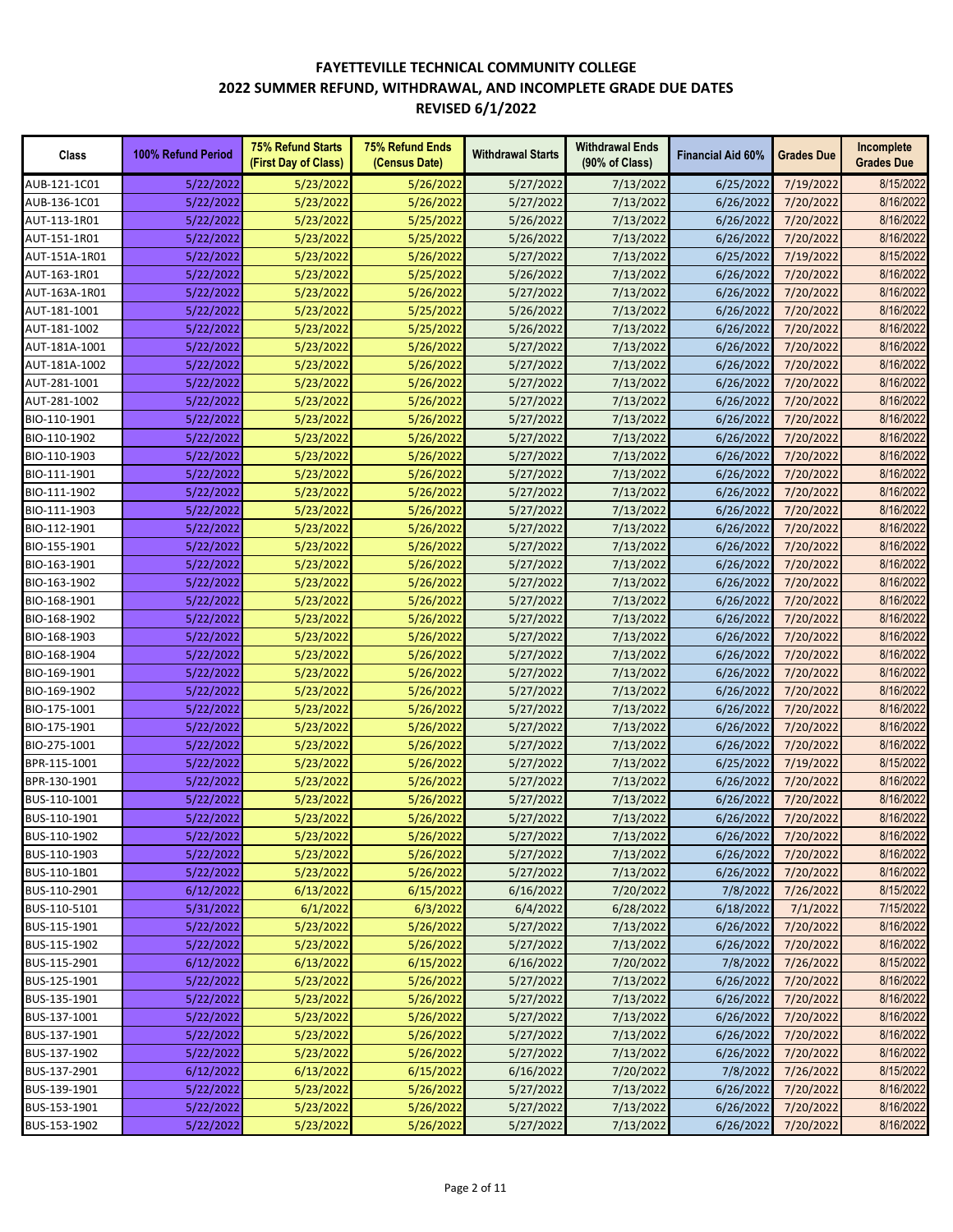| 8/16/2022<br>BUS-217-1V01<br>5/23/2022<br>5/26/2022<br>5/27/2022<br>7/13/2022<br>7/20/2022<br>5/22/2022<br>6/26/2022<br>8/16/2022<br>BUS-225-1901<br>5/22/2022<br>5/23/2022<br>5/26/2022<br>5/27/2022<br>7/13/2022<br>6/26/2022<br>7/20/2022<br>8/16/2022<br>BUS-230-1901<br>5/22/2022<br>5/23/2022<br>5/26/2022<br>5/27/2022<br>7/13/2022<br>6/26/2022<br>7/20/2022<br>8/16/2022<br>BUS-230-1902<br>5/23/2022<br>5/26/2022<br>7/13/2022<br>7/20/2022<br>5/22/2022<br>5/27/2022<br>6/26/2022<br>8/16/2022<br>BUS-230-1903<br>5/22/2022<br>5/23/2022<br>5/26/2022<br>7/13/2022<br>6/26/2022<br>7/20/2022<br>5/27/2022<br>5/26/2022<br>8/16/2022<br>BUS-230-1B01<br>5/22/2022<br>5/23/2022<br>5/27/2022<br>7/13/2022<br>6/26/2022<br>7/20/2022<br>8/16/2022<br>BUS-234-1901<br>5/23/2022<br>5/26/2022<br>5/22/2022<br>5/27/2022<br>7/13/2022<br>6/26/2022<br>7/20/2022<br>8/16/2022<br>BUS-240-1901<br>5/23/2022<br>5/26/2022<br>7/20/2022<br>5/22/2022<br>5/27/2022<br>7/13/2022<br>6/26/2022<br>8/16/2022<br>BUS-253-1901<br>5/23/2022<br>5/26/2022<br>5/27/2022<br>7/13/2022<br>6/26/2022<br>7/20/2022<br>5/22/2022<br>8/16/2022<br>BUS-255-1901<br>5/22/2022<br>5/23/2022<br>5/26/2022<br>5/27/2022<br>7/13/2022<br>6/26/2022<br>7/20/2022<br>8/16/2022<br>5/26/2022<br>BUS-256-1901<br>5/22/2022<br>5/23/2022<br>5/27/2022<br>7/13/2022<br>6/26/2022<br>7/20/2022<br>8/16/2022<br>5/26/2022<br>5/27/2022<br>BUS-259-1V01<br>5/22/2022<br>5/23/2022<br>7/13/2022<br>6/26/2022<br>7/20/2022<br>8/16/2022<br>BUS-261-1901<br>5/22/2022<br>5/23/2022<br>5/26/2022<br>5/27/2022<br>7/13/2022<br>6/26/2022<br>7/20/2022<br>8/16/2022<br>BUS-285-1901<br>5/23/2022<br>5/26/2022<br>7/13/2022<br>5/22/2022<br>5/27/2022<br>6/26/2022<br>7/20/2022<br>8/16/2022<br>CAR-112AB-1001<br>5/23/2022<br>5/25/2022<br>5/26/2022<br>7/13/2022<br>7/20/2022<br>5/22/2022<br>6/26/2022<br>8/16/2022<br>5/23/2022<br>5/25/2022<br>5/26/2022<br>7/13/2022<br>CAR-113-1001<br>5/22/2022<br>6/26/2022<br>7/20/2022<br>8/16/2022<br>5/26/2022<br>5/27/2022<br>CHM-131-1901<br>5/22/2022<br>5/23/2022<br>7/13/2022<br>6/26/2022<br>7/20/2022<br>8/16/2022<br>CHM-131-1902<br>5/22/2022<br>5/23/2022<br>5/26/2022<br>5/27/2022<br>7/13/2022<br>6/26/2022<br>7/20/2022<br>8/16/2022<br>CHM-131-1903<br>5/22/2022<br>5/23/2022<br>5/26/2022<br>5/27/2022<br>7/13/2022<br>6/26/2022<br>7/20/2022<br>8/16/2022<br>CHM-131-1904<br>5/22/2022<br>5/23/2022<br>5/26/2022<br>5/27/2022<br>7/13/2022<br>6/26/2022<br>7/20/2022<br>8/16/2022<br>5/23/2022<br>5/26/2022<br>7/20/2022<br>CHM-131-1905<br>5/22/2022<br>5/27/2022<br>7/13/2022<br>6/26/2022<br>8/16/2022<br>5/23/2022<br>5/25/2022<br>6/26/2022<br>7/20/2022<br>CHM-131A-1005<br>5/22/2022<br>5/26/2022<br>7/13/2022<br>8/16/2022<br>CHM-131A-1901<br>5/22/2022<br>5/23/2022<br>5/26/2022<br>5/27/2022<br>7/13/2022<br>6/26/2022<br>7/20/2022<br>8/16/2022<br>5/23/2022<br>5/26/2022<br>CHM-131A-1902<br>5/22/2022<br>5/27/2022<br>7/13/2022<br>6/26/2022<br>7/20/2022<br>8/16/2022<br>5/23/2022<br>CHM-131A-1903<br>5/22/2022<br>5/26/2022<br>5/27/2022<br>7/13/2022<br>6/26/2022<br>7/20/2022<br>8/16/2022<br>CHM-131A-1904<br>5/22/2022<br>5/23/2022<br>5/26/2022<br>5/27/2022<br>7/13/2022<br>6/26/2022<br>7/20/2022<br>CHM-151-1901<br>5/23/2022<br>7/13/2022<br>8/16/2022<br>5/22/2022<br>5/26/2022<br>5/27/2022<br>6/26/2022<br>7/20/2022<br>8/16/2022<br>CHM-151-1902<br>5/22/2022<br>5/23/2022<br>5/26/2022<br>5/27/2022<br>7/13/2022<br>6/26/2022<br>7/20/2022<br>8/16/2022<br>CHM-152-1901<br>5/22/2022<br>5/23/2022<br>5/26/2022<br>5/27/2022<br>7/13/2022<br>6/26/2022<br>7/20/2022<br>8/16/2022<br>CIS-110-1901<br>5/23/2022<br>5/26/2022<br>5/27/2022<br>7/13/2022<br>6/26/2022<br>7/20/2022<br>5/22/2022<br>8/16/2022<br>CIS-110-1902<br>5/23/2022<br>5/26/2022<br>7/13/2022<br>5/22/2022<br>5/27/2022<br>6/26/2022<br>7/20/2022<br>8/16/2022<br>CIS-110-1903<br>5/23/2022<br>5/26/2022<br>7/13/2022<br>5/22/2022<br>5/27/2022<br>6/26/2022<br>7/20/2022<br>8/16/2022<br>CIS-110-1904<br>5/23/2022<br>5/26/2022<br>5/27/2022<br>7/13/2022<br>7/20/2022<br>5/22/2022<br>6/26/2022<br>8/16/2022<br>CIS-110-1905<br>5/23/2022<br>5/26/2022<br>5/27/2022<br>7/13/2022<br>7/20/2022<br>5/22/2022<br>6/26/2022<br>CIS-110-1906<br>8/16/2022<br>5/22/2022<br>5/23/2022<br>5/26/2022<br>5/27/2022<br>7/13/2022<br>6/26/2022<br>7/20/2022<br>8/16/2022<br>CIS-110-1907<br>5/22/2022<br>5/23/2022<br>5/26/2022<br>5/27/2022<br>7/13/2022<br>6/26/2022<br>7/20/2022<br>CIS-110-1B01<br>5/22/2022<br>5/23/2022<br>5/26/2022<br>5/27/2022<br>7/13/2022<br>6/26/2022<br>7/20/2022<br>8/16/2022<br>8/16/2022<br>5/26/2022<br>7/20/2022<br>CIS-110-1B02<br>5/22/2022<br>5/23/2022<br>5/27/2022<br>7/13/2022<br>6/26/2022<br>8/16/2022<br>CIS-110-1B51<br>5/23/2022<br>5/26/2022<br>7/20/2022<br>5/22/2022<br>5/27/2022<br>7/13/2022<br>6/26/2022<br>8/15/2022<br>CIS-110-2901<br>6/13/2022<br>6/15/2022<br>6/16/2022<br>7/20/2022<br>7/8/2022<br>7/26/2022<br>6/12/2022<br>8/15/2022<br>CIS-110-2902<br>6/12/2022<br>6/13/2022<br>6/15/2022<br>6/16/2022<br>7/20/2022<br>7/8/2022<br>7/26/2022<br>8/16/2022<br>CIS-113-1901<br>5/22/2022<br>5/23/2022<br>5/26/2022<br>5/27/2022<br>7/13/2022<br>6/26/2022<br>7/20/2022<br>8/16/2022<br>CIS-115-1901<br>5/22/2022<br>5/23/2022<br>5/26/2022<br>7/13/2022<br>6/26/2022<br>7/20/2022<br>5/27/2022<br>8/16/2022<br>CIV-111-1001<br>5/22/2022<br>5/23/2022<br>5/26/2022<br>5/27/2022<br>7/13/2022<br>6/26/2022<br>7/20/2022<br>8/16/2022<br>CJC-111-1901<br>5/22/2022<br>5/23/2022<br>5/26/2022<br>5/27/2022<br>7/13/2022<br>6/26/2022<br>7/20/2022<br>8/16/2022<br>5/22/2022<br>5/23/2022<br>5/26/2022<br>5/27/2022<br>7/13/2022<br>6/26/2022<br>7/20/2022<br>CJC-111-1902<br>8/5/2022<br>CJC-111-5901<br>6/12/2022<br>6/13/2022<br>6/15/2022<br>6/16/2022<br>7/15/2022<br>7/4/2022<br>7/20/2022<br>6/1/2022<br>6/3/2022<br>7/1/2022<br>7/15/2022<br>CJC-111-5902<br>5/31/2022<br>6/4/2022<br>6/28/2022<br>6/18/2022<br>8/16/2022<br>CJC-112-1901<br>5/22/2022<br>5/23/2022<br>5/26/2022<br>5/27/2022<br>7/13/2022<br>6/26/2022<br>7/20/2022<br>8/16/2022<br>CJC-120-1901<br>5/23/2022<br>5/26/2022<br>5/27/2022<br>7/13/2022<br>6/26/2022<br>7/20/2022<br>5/22/2022<br>8/16/2022<br>CJC-121-1901<br>5/23/2022<br>5/26/2022<br>5/27/2022<br>7/13/2022<br>6/26/2022<br>7/20/2022<br>5/22/2022<br>7/15/2022<br>CJC-121-5101<br>5/31/2022<br>6/1/2022<br>6/3/2022<br>6/4/2022<br>6/27/2022<br>6/18/2022<br>7/1/2022 | <b>Class</b> | 100% Refund Period | <b>75% Refund Starts</b><br>(First Day of Class) | <b>75% Refund Ends</b><br>(Census Date) | <b>Withdrawal Starts</b> | <b>Withdrawal Ends</b><br>(90% of Class) | <b>Financial Aid 60%</b> | <b>Grades Due</b> | Incomplete<br><b>Grades Due</b> |
|-----------------------------------------------------------------------------------------------------------------------------------------------------------------------------------------------------------------------------------------------------------------------------------------------------------------------------------------------------------------------------------------------------------------------------------------------------------------------------------------------------------------------------------------------------------------------------------------------------------------------------------------------------------------------------------------------------------------------------------------------------------------------------------------------------------------------------------------------------------------------------------------------------------------------------------------------------------------------------------------------------------------------------------------------------------------------------------------------------------------------------------------------------------------------------------------------------------------------------------------------------------------------------------------------------------------------------------------------------------------------------------------------------------------------------------------------------------------------------------------------------------------------------------------------------------------------------------------------------------------------------------------------------------------------------------------------------------------------------------------------------------------------------------------------------------------------------------------------------------------------------------------------------------------------------------------------------------------------------------------------------------------------------------------------------------------------------------------------------------------------------------------------------------------------------------------------------------------------------------------------------------------------------------------------------------------------------------------------------------------------------------------------------------------------------------------------------------------------------------------------------------------------------------------------------------------------------------------------------------------------------------------------------------------------------------------------------------------------------------------------------------------------------------------------------------------------------------------------------------------------------------------------------------------------------------------------------------------------------------------------------------------------------------------------------------------------------------------------------------------------------------------------------------------------------------------------------------------------------------------------------------------------------------------------------------------------------------------------------------------------------------------------------------------------------------------------------------------------------------------------------------------------------------------------------------------------------------------------------------------------------------------------------------------------------------------------------------------------------------------------------------------------------------------------------------------------------------------------------------------------------------------------------------------------------------------------------------------------------------------------------------------------------------------------------------------------------------------------------------------------------------------------------------------------------------------------------------------------------------------------------------------------------------------------------------------------------------------------------------------------------------------------------------------------------------------------------------------------------------------------------------------------------------------------------------------------------------------------------------------------------------------------------------------------------------------------------------------------------------------------------------------------------------------------------------------------------------------------------------------------------------------------------------------------------------------------------------------------------------------------------------------------------------------------------------------------------------------------------------------------------------------------------------------------------------------------------------------------------------------------------------------------------------------------------------------------------------------------------------------------------------------------------------------------------------------------------------------------------------------------------------------------------------------------------------------------------------------------------------------------------------------------------------------------------------------------------------------------------------------------------------------------------------------------------------------------------------------------------------------------------------------------------------------------------------------------------------------------------------------------------------------------------------------------------------------------------------------------------------------------------------------------------------------------------------------------------------------------------------------------------------------------------------------------------------------------------------------------------------------------------------------------------------------------------------------------------------------------------------------|--------------|--------------------|--------------------------------------------------|-----------------------------------------|--------------------------|------------------------------------------|--------------------------|-------------------|---------------------------------|
|                                                                                                                                                                                                                                                                                                                                                                                                                                                                                                                                                                                                                                                                                                                                                                                                                                                                                                                                                                                                                                                                                                                                                                                                                                                                                                                                                                                                                                                                                                                                                                                                                                                                                                                                                                                                                                                                                                                                                                                                                                                                                                                                                                                                                                                                                                                                                                                                                                                                                                                                                                                                                                                                                                                                                                                                                                                                                                                                                                                                                                                                                                                                                                                                                                                                                                                                                                                                                                                                                                                                                                                                                                                                                                                                                                                                                                                                                                                                                                                                                                                                                                                                                                                                                                                                                                                                                                                                                                                                                                                                                                                                                                                                                                                                                                                                                                                                                                                                                                                                                                                                                                                                                                                                                                                                                                                                                                                                                                                                                                                                                                                                                                                                                                                                                                                                                                                                                                                                                                                                                                                                                                                                                                                                                                                                                                                                                                                                                                                                                         |              |                    |                                                  |                                         |                          |                                          |                          |                   |                                 |
|                                                                                                                                                                                                                                                                                                                                                                                                                                                                                                                                                                                                                                                                                                                                                                                                                                                                                                                                                                                                                                                                                                                                                                                                                                                                                                                                                                                                                                                                                                                                                                                                                                                                                                                                                                                                                                                                                                                                                                                                                                                                                                                                                                                                                                                                                                                                                                                                                                                                                                                                                                                                                                                                                                                                                                                                                                                                                                                                                                                                                                                                                                                                                                                                                                                                                                                                                                                                                                                                                                                                                                                                                                                                                                                                                                                                                                                                                                                                                                                                                                                                                                                                                                                                                                                                                                                                                                                                                                                                                                                                                                                                                                                                                                                                                                                                                                                                                                                                                                                                                                                                                                                                                                                                                                                                                                                                                                                                                                                                                                                                                                                                                                                                                                                                                                                                                                                                                                                                                                                                                                                                                                                                                                                                                                                                                                                                                                                                                                                                                         |              |                    |                                                  |                                         |                          |                                          |                          |                   |                                 |
|                                                                                                                                                                                                                                                                                                                                                                                                                                                                                                                                                                                                                                                                                                                                                                                                                                                                                                                                                                                                                                                                                                                                                                                                                                                                                                                                                                                                                                                                                                                                                                                                                                                                                                                                                                                                                                                                                                                                                                                                                                                                                                                                                                                                                                                                                                                                                                                                                                                                                                                                                                                                                                                                                                                                                                                                                                                                                                                                                                                                                                                                                                                                                                                                                                                                                                                                                                                                                                                                                                                                                                                                                                                                                                                                                                                                                                                                                                                                                                                                                                                                                                                                                                                                                                                                                                                                                                                                                                                                                                                                                                                                                                                                                                                                                                                                                                                                                                                                                                                                                                                                                                                                                                                                                                                                                                                                                                                                                                                                                                                                                                                                                                                                                                                                                                                                                                                                                                                                                                                                                                                                                                                                                                                                                                                                                                                                                                                                                                                                                         |              |                    |                                                  |                                         |                          |                                          |                          |                   |                                 |
|                                                                                                                                                                                                                                                                                                                                                                                                                                                                                                                                                                                                                                                                                                                                                                                                                                                                                                                                                                                                                                                                                                                                                                                                                                                                                                                                                                                                                                                                                                                                                                                                                                                                                                                                                                                                                                                                                                                                                                                                                                                                                                                                                                                                                                                                                                                                                                                                                                                                                                                                                                                                                                                                                                                                                                                                                                                                                                                                                                                                                                                                                                                                                                                                                                                                                                                                                                                                                                                                                                                                                                                                                                                                                                                                                                                                                                                                                                                                                                                                                                                                                                                                                                                                                                                                                                                                                                                                                                                                                                                                                                                                                                                                                                                                                                                                                                                                                                                                                                                                                                                                                                                                                                                                                                                                                                                                                                                                                                                                                                                                                                                                                                                                                                                                                                                                                                                                                                                                                                                                                                                                                                                                                                                                                                                                                                                                                                                                                                                                                         |              |                    |                                                  |                                         |                          |                                          |                          |                   |                                 |
|                                                                                                                                                                                                                                                                                                                                                                                                                                                                                                                                                                                                                                                                                                                                                                                                                                                                                                                                                                                                                                                                                                                                                                                                                                                                                                                                                                                                                                                                                                                                                                                                                                                                                                                                                                                                                                                                                                                                                                                                                                                                                                                                                                                                                                                                                                                                                                                                                                                                                                                                                                                                                                                                                                                                                                                                                                                                                                                                                                                                                                                                                                                                                                                                                                                                                                                                                                                                                                                                                                                                                                                                                                                                                                                                                                                                                                                                                                                                                                                                                                                                                                                                                                                                                                                                                                                                                                                                                                                                                                                                                                                                                                                                                                                                                                                                                                                                                                                                                                                                                                                                                                                                                                                                                                                                                                                                                                                                                                                                                                                                                                                                                                                                                                                                                                                                                                                                                                                                                                                                                                                                                                                                                                                                                                                                                                                                                                                                                                                                                         |              |                    |                                                  |                                         |                          |                                          |                          |                   |                                 |
|                                                                                                                                                                                                                                                                                                                                                                                                                                                                                                                                                                                                                                                                                                                                                                                                                                                                                                                                                                                                                                                                                                                                                                                                                                                                                                                                                                                                                                                                                                                                                                                                                                                                                                                                                                                                                                                                                                                                                                                                                                                                                                                                                                                                                                                                                                                                                                                                                                                                                                                                                                                                                                                                                                                                                                                                                                                                                                                                                                                                                                                                                                                                                                                                                                                                                                                                                                                                                                                                                                                                                                                                                                                                                                                                                                                                                                                                                                                                                                                                                                                                                                                                                                                                                                                                                                                                                                                                                                                                                                                                                                                                                                                                                                                                                                                                                                                                                                                                                                                                                                                                                                                                                                                                                                                                                                                                                                                                                                                                                                                                                                                                                                                                                                                                                                                                                                                                                                                                                                                                                                                                                                                                                                                                                                                                                                                                                                                                                                                                                         |              |                    |                                                  |                                         |                          |                                          |                          |                   |                                 |
|                                                                                                                                                                                                                                                                                                                                                                                                                                                                                                                                                                                                                                                                                                                                                                                                                                                                                                                                                                                                                                                                                                                                                                                                                                                                                                                                                                                                                                                                                                                                                                                                                                                                                                                                                                                                                                                                                                                                                                                                                                                                                                                                                                                                                                                                                                                                                                                                                                                                                                                                                                                                                                                                                                                                                                                                                                                                                                                                                                                                                                                                                                                                                                                                                                                                                                                                                                                                                                                                                                                                                                                                                                                                                                                                                                                                                                                                                                                                                                                                                                                                                                                                                                                                                                                                                                                                                                                                                                                                                                                                                                                                                                                                                                                                                                                                                                                                                                                                                                                                                                                                                                                                                                                                                                                                                                                                                                                                                                                                                                                                                                                                                                                                                                                                                                                                                                                                                                                                                                                                                                                                                                                                                                                                                                                                                                                                                                                                                                                                                         |              |                    |                                                  |                                         |                          |                                          |                          |                   |                                 |
|                                                                                                                                                                                                                                                                                                                                                                                                                                                                                                                                                                                                                                                                                                                                                                                                                                                                                                                                                                                                                                                                                                                                                                                                                                                                                                                                                                                                                                                                                                                                                                                                                                                                                                                                                                                                                                                                                                                                                                                                                                                                                                                                                                                                                                                                                                                                                                                                                                                                                                                                                                                                                                                                                                                                                                                                                                                                                                                                                                                                                                                                                                                                                                                                                                                                                                                                                                                                                                                                                                                                                                                                                                                                                                                                                                                                                                                                                                                                                                                                                                                                                                                                                                                                                                                                                                                                                                                                                                                                                                                                                                                                                                                                                                                                                                                                                                                                                                                                                                                                                                                                                                                                                                                                                                                                                                                                                                                                                                                                                                                                                                                                                                                                                                                                                                                                                                                                                                                                                                                                                                                                                                                                                                                                                                                                                                                                                                                                                                                                                         |              |                    |                                                  |                                         |                          |                                          |                          |                   |                                 |
|                                                                                                                                                                                                                                                                                                                                                                                                                                                                                                                                                                                                                                                                                                                                                                                                                                                                                                                                                                                                                                                                                                                                                                                                                                                                                                                                                                                                                                                                                                                                                                                                                                                                                                                                                                                                                                                                                                                                                                                                                                                                                                                                                                                                                                                                                                                                                                                                                                                                                                                                                                                                                                                                                                                                                                                                                                                                                                                                                                                                                                                                                                                                                                                                                                                                                                                                                                                                                                                                                                                                                                                                                                                                                                                                                                                                                                                                                                                                                                                                                                                                                                                                                                                                                                                                                                                                                                                                                                                                                                                                                                                                                                                                                                                                                                                                                                                                                                                                                                                                                                                                                                                                                                                                                                                                                                                                                                                                                                                                                                                                                                                                                                                                                                                                                                                                                                                                                                                                                                                                                                                                                                                                                                                                                                                                                                                                                                                                                                                                                         |              |                    |                                                  |                                         |                          |                                          |                          |                   |                                 |
|                                                                                                                                                                                                                                                                                                                                                                                                                                                                                                                                                                                                                                                                                                                                                                                                                                                                                                                                                                                                                                                                                                                                                                                                                                                                                                                                                                                                                                                                                                                                                                                                                                                                                                                                                                                                                                                                                                                                                                                                                                                                                                                                                                                                                                                                                                                                                                                                                                                                                                                                                                                                                                                                                                                                                                                                                                                                                                                                                                                                                                                                                                                                                                                                                                                                                                                                                                                                                                                                                                                                                                                                                                                                                                                                                                                                                                                                                                                                                                                                                                                                                                                                                                                                                                                                                                                                                                                                                                                                                                                                                                                                                                                                                                                                                                                                                                                                                                                                                                                                                                                                                                                                                                                                                                                                                                                                                                                                                                                                                                                                                                                                                                                                                                                                                                                                                                                                                                                                                                                                                                                                                                                                                                                                                                                                                                                                                                                                                                                                                         |              |                    |                                                  |                                         |                          |                                          |                          |                   |                                 |
|                                                                                                                                                                                                                                                                                                                                                                                                                                                                                                                                                                                                                                                                                                                                                                                                                                                                                                                                                                                                                                                                                                                                                                                                                                                                                                                                                                                                                                                                                                                                                                                                                                                                                                                                                                                                                                                                                                                                                                                                                                                                                                                                                                                                                                                                                                                                                                                                                                                                                                                                                                                                                                                                                                                                                                                                                                                                                                                                                                                                                                                                                                                                                                                                                                                                                                                                                                                                                                                                                                                                                                                                                                                                                                                                                                                                                                                                                                                                                                                                                                                                                                                                                                                                                                                                                                                                                                                                                                                                                                                                                                                                                                                                                                                                                                                                                                                                                                                                                                                                                                                                                                                                                                                                                                                                                                                                                                                                                                                                                                                                                                                                                                                                                                                                                                                                                                                                                                                                                                                                                                                                                                                                                                                                                                                                                                                                                                                                                                                                                         |              |                    |                                                  |                                         |                          |                                          |                          |                   |                                 |
|                                                                                                                                                                                                                                                                                                                                                                                                                                                                                                                                                                                                                                                                                                                                                                                                                                                                                                                                                                                                                                                                                                                                                                                                                                                                                                                                                                                                                                                                                                                                                                                                                                                                                                                                                                                                                                                                                                                                                                                                                                                                                                                                                                                                                                                                                                                                                                                                                                                                                                                                                                                                                                                                                                                                                                                                                                                                                                                                                                                                                                                                                                                                                                                                                                                                                                                                                                                                                                                                                                                                                                                                                                                                                                                                                                                                                                                                                                                                                                                                                                                                                                                                                                                                                                                                                                                                                                                                                                                                                                                                                                                                                                                                                                                                                                                                                                                                                                                                                                                                                                                                                                                                                                                                                                                                                                                                                                                                                                                                                                                                                                                                                                                                                                                                                                                                                                                                                                                                                                                                                                                                                                                                                                                                                                                                                                                                                                                                                                                                                         |              |                    |                                                  |                                         |                          |                                          |                          |                   |                                 |
|                                                                                                                                                                                                                                                                                                                                                                                                                                                                                                                                                                                                                                                                                                                                                                                                                                                                                                                                                                                                                                                                                                                                                                                                                                                                                                                                                                                                                                                                                                                                                                                                                                                                                                                                                                                                                                                                                                                                                                                                                                                                                                                                                                                                                                                                                                                                                                                                                                                                                                                                                                                                                                                                                                                                                                                                                                                                                                                                                                                                                                                                                                                                                                                                                                                                                                                                                                                                                                                                                                                                                                                                                                                                                                                                                                                                                                                                                                                                                                                                                                                                                                                                                                                                                                                                                                                                                                                                                                                                                                                                                                                                                                                                                                                                                                                                                                                                                                                                                                                                                                                                                                                                                                                                                                                                                                                                                                                                                                                                                                                                                                                                                                                                                                                                                                                                                                                                                                                                                                                                                                                                                                                                                                                                                                                                                                                                                                                                                                                                                         |              |                    |                                                  |                                         |                          |                                          |                          |                   |                                 |
|                                                                                                                                                                                                                                                                                                                                                                                                                                                                                                                                                                                                                                                                                                                                                                                                                                                                                                                                                                                                                                                                                                                                                                                                                                                                                                                                                                                                                                                                                                                                                                                                                                                                                                                                                                                                                                                                                                                                                                                                                                                                                                                                                                                                                                                                                                                                                                                                                                                                                                                                                                                                                                                                                                                                                                                                                                                                                                                                                                                                                                                                                                                                                                                                                                                                                                                                                                                                                                                                                                                                                                                                                                                                                                                                                                                                                                                                                                                                                                                                                                                                                                                                                                                                                                                                                                                                                                                                                                                                                                                                                                                                                                                                                                                                                                                                                                                                                                                                                                                                                                                                                                                                                                                                                                                                                                                                                                                                                                                                                                                                                                                                                                                                                                                                                                                                                                                                                                                                                                                                                                                                                                                                                                                                                                                                                                                                                                                                                                                                                         |              |                    |                                                  |                                         |                          |                                          |                          |                   |                                 |
|                                                                                                                                                                                                                                                                                                                                                                                                                                                                                                                                                                                                                                                                                                                                                                                                                                                                                                                                                                                                                                                                                                                                                                                                                                                                                                                                                                                                                                                                                                                                                                                                                                                                                                                                                                                                                                                                                                                                                                                                                                                                                                                                                                                                                                                                                                                                                                                                                                                                                                                                                                                                                                                                                                                                                                                                                                                                                                                                                                                                                                                                                                                                                                                                                                                                                                                                                                                                                                                                                                                                                                                                                                                                                                                                                                                                                                                                                                                                                                                                                                                                                                                                                                                                                                                                                                                                                                                                                                                                                                                                                                                                                                                                                                                                                                                                                                                                                                                                                                                                                                                                                                                                                                                                                                                                                                                                                                                                                                                                                                                                                                                                                                                                                                                                                                                                                                                                                                                                                                                                                                                                                                                                                                                                                                                                                                                                                                                                                                                                                         |              |                    |                                                  |                                         |                          |                                          |                          |                   |                                 |
|                                                                                                                                                                                                                                                                                                                                                                                                                                                                                                                                                                                                                                                                                                                                                                                                                                                                                                                                                                                                                                                                                                                                                                                                                                                                                                                                                                                                                                                                                                                                                                                                                                                                                                                                                                                                                                                                                                                                                                                                                                                                                                                                                                                                                                                                                                                                                                                                                                                                                                                                                                                                                                                                                                                                                                                                                                                                                                                                                                                                                                                                                                                                                                                                                                                                                                                                                                                                                                                                                                                                                                                                                                                                                                                                                                                                                                                                                                                                                                                                                                                                                                                                                                                                                                                                                                                                                                                                                                                                                                                                                                                                                                                                                                                                                                                                                                                                                                                                                                                                                                                                                                                                                                                                                                                                                                                                                                                                                                                                                                                                                                                                                                                                                                                                                                                                                                                                                                                                                                                                                                                                                                                                                                                                                                                                                                                                                                                                                                                                                         |              |                    |                                                  |                                         |                          |                                          |                          |                   |                                 |
|                                                                                                                                                                                                                                                                                                                                                                                                                                                                                                                                                                                                                                                                                                                                                                                                                                                                                                                                                                                                                                                                                                                                                                                                                                                                                                                                                                                                                                                                                                                                                                                                                                                                                                                                                                                                                                                                                                                                                                                                                                                                                                                                                                                                                                                                                                                                                                                                                                                                                                                                                                                                                                                                                                                                                                                                                                                                                                                                                                                                                                                                                                                                                                                                                                                                                                                                                                                                                                                                                                                                                                                                                                                                                                                                                                                                                                                                                                                                                                                                                                                                                                                                                                                                                                                                                                                                                                                                                                                                                                                                                                                                                                                                                                                                                                                                                                                                                                                                                                                                                                                                                                                                                                                                                                                                                                                                                                                                                                                                                                                                                                                                                                                                                                                                                                                                                                                                                                                                                                                                                                                                                                                                                                                                                                                                                                                                                                                                                                                                                         |              |                    |                                                  |                                         |                          |                                          |                          |                   |                                 |
|                                                                                                                                                                                                                                                                                                                                                                                                                                                                                                                                                                                                                                                                                                                                                                                                                                                                                                                                                                                                                                                                                                                                                                                                                                                                                                                                                                                                                                                                                                                                                                                                                                                                                                                                                                                                                                                                                                                                                                                                                                                                                                                                                                                                                                                                                                                                                                                                                                                                                                                                                                                                                                                                                                                                                                                                                                                                                                                                                                                                                                                                                                                                                                                                                                                                                                                                                                                                                                                                                                                                                                                                                                                                                                                                                                                                                                                                                                                                                                                                                                                                                                                                                                                                                                                                                                                                                                                                                                                                                                                                                                                                                                                                                                                                                                                                                                                                                                                                                                                                                                                                                                                                                                                                                                                                                                                                                                                                                                                                                                                                                                                                                                                                                                                                                                                                                                                                                                                                                                                                                                                                                                                                                                                                                                                                                                                                                                                                                                                                                         |              |                    |                                                  |                                         |                          |                                          |                          |                   |                                 |
|                                                                                                                                                                                                                                                                                                                                                                                                                                                                                                                                                                                                                                                                                                                                                                                                                                                                                                                                                                                                                                                                                                                                                                                                                                                                                                                                                                                                                                                                                                                                                                                                                                                                                                                                                                                                                                                                                                                                                                                                                                                                                                                                                                                                                                                                                                                                                                                                                                                                                                                                                                                                                                                                                                                                                                                                                                                                                                                                                                                                                                                                                                                                                                                                                                                                                                                                                                                                                                                                                                                                                                                                                                                                                                                                                                                                                                                                                                                                                                                                                                                                                                                                                                                                                                                                                                                                                                                                                                                                                                                                                                                                                                                                                                                                                                                                                                                                                                                                                                                                                                                                                                                                                                                                                                                                                                                                                                                                                                                                                                                                                                                                                                                                                                                                                                                                                                                                                                                                                                                                                                                                                                                                                                                                                                                                                                                                                                                                                                                                                         |              |                    |                                                  |                                         |                          |                                          |                          |                   |                                 |
|                                                                                                                                                                                                                                                                                                                                                                                                                                                                                                                                                                                                                                                                                                                                                                                                                                                                                                                                                                                                                                                                                                                                                                                                                                                                                                                                                                                                                                                                                                                                                                                                                                                                                                                                                                                                                                                                                                                                                                                                                                                                                                                                                                                                                                                                                                                                                                                                                                                                                                                                                                                                                                                                                                                                                                                                                                                                                                                                                                                                                                                                                                                                                                                                                                                                                                                                                                                                                                                                                                                                                                                                                                                                                                                                                                                                                                                                                                                                                                                                                                                                                                                                                                                                                                                                                                                                                                                                                                                                                                                                                                                                                                                                                                                                                                                                                                                                                                                                                                                                                                                                                                                                                                                                                                                                                                                                                                                                                                                                                                                                                                                                                                                                                                                                                                                                                                                                                                                                                                                                                                                                                                                                                                                                                                                                                                                                                                                                                                                                                         |              |                    |                                                  |                                         |                          |                                          |                          |                   |                                 |
|                                                                                                                                                                                                                                                                                                                                                                                                                                                                                                                                                                                                                                                                                                                                                                                                                                                                                                                                                                                                                                                                                                                                                                                                                                                                                                                                                                                                                                                                                                                                                                                                                                                                                                                                                                                                                                                                                                                                                                                                                                                                                                                                                                                                                                                                                                                                                                                                                                                                                                                                                                                                                                                                                                                                                                                                                                                                                                                                                                                                                                                                                                                                                                                                                                                                                                                                                                                                                                                                                                                                                                                                                                                                                                                                                                                                                                                                                                                                                                                                                                                                                                                                                                                                                                                                                                                                                                                                                                                                                                                                                                                                                                                                                                                                                                                                                                                                                                                                                                                                                                                                                                                                                                                                                                                                                                                                                                                                                                                                                                                                                                                                                                                                                                                                                                                                                                                                                                                                                                                                                                                                                                                                                                                                                                                                                                                                                                                                                                                                                         |              |                    |                                                  |                                         |                          |                                          |                          |                   |                                 |
|                                                                                                                                                                                                                                                                                                                                                                                                                                                                                                                                                                                                                                                                                                                                                                                                                                                                                                                                                                                                                                                                                                                                                                                                                                                                                                                                                                                                                                                                                                                                                                                                                                                                                                                                                                                                                                                                                                                                                                                                                                                                                                                                                                                                                                                                                                                                                                                                                                                                                                                                                                                                                                                                                                                                                                                                                                                                                                                                                                                                                                                                                                                                                                                                                                                                                                                                                                                                                                                                                                                                                                                                                                                                                                                                                                                                                                                                                                                                                                                                                                                                                                                                                                                                                                                                                                                                                                                                                                                                                                                                                                                                                                                                                                                                                                                                                                                                                                                                                                                                                                                                                                                                                                                                                                                                                                                                                                                                                                                                                                                                                                                                                                                                                                                                                                                                                                                                                                                                                                                                                                                                                                                                                                                                                                                                                                                                                                                                                                                                                         |              |                    |                                                  |                                         |                          |                                          |                          |                   |                                 |
|                                                                                                                                                                                                                                                                                                                                                                                                                                                                                                                                                                                                                                                                                                                                                                                                                                                                                                                                                                                                                                                                                                                                                                                                                                                                                                                                                                                                                                                                                                                                                                                                                                                                                                                                                                                                                                                                                                                                                                                                                                                                                                                                                                                                                                                                                                                                                                                                                                                                                                                                                                                                                                                                                                                                                                                                                                                                                                                                                                                                                                                                                                                                                                                                                                                                                                                                                                                                                                                                                                                                                                                                                                                                                                                                                                                                                                                                                                                                                                                                                                                                                                                                                                                                                                                                                                                                                                                                                                                                                                                                                                                                                                                                                                                                                                                                                                                                                                                                                                                                                                                                                                                                                                                                                                                                                                                                                                                                                                                                                                                                                                                                                                                                                                                                                                                                                                                                                                                                                                                                                                                                                                                                                                                                                                                                                                                                                                                                                                                                                         |              |                    |                                                  |                                         |                          |                                          |                          |                   |                                 |
|                                                                                                                                                                                                                                                                                                                                                                                                                                                                                                                                                                                                                                                                                                                                                                                                                                                                                                                                                                                                                                                                                                                                                                                                                                                                                                                                                                                                                                                                                                                                                                                                                                                                                                                                                                                                                                                                                                                                                                                                                                                                                                                                                                                                                                                                                                                                                                                                                                                                                                                                                                                                                                                                                                                                                                                                                                                                                                                                                                                                                                                                                                                                                                                                                                                                                                                                                                                                                                                                                                                                                                                                                                                                                                                                                                                                                                                                                                                                                                                                                                                                                                                                                                                                                                                                                                                                                                                                                                                                                                                                                                                                                                                                                                                                                                                                                                                                                                                                                                                                                                                                                                                                                                                                                                                                                                                                                                                                                                                                                                                                                                                                                                                                                                                                                                                                                                                                                                                                                                                                                                                                                                                                                                                                                                                                                                                                                                                                                                                                                         |              |                    |                                                  |                                         |                          |                                          |                          |                   |                                 |
|                                                                                                                                                                                                                                                                                                                                                                                                                                                                                                                                                                                                                                                                                                                                                                                                                                                                                                                                                                                                                                                                                                                                                                                                                                                                                                                                                                                                                                                                                                                                                                                                                                                                                                                                                                                                                                                                                                                                                                                                                                                                                                                                                                                                                                                                                                                                                                                                                                                                                                                                                                                                                                                                                                                                                                                                                                                                                                                                                                                                                                                                                                                                                                                                                                                                                                                                                                                                                                                                                                                                                                                                                                                                                                                                                                                                                                                                                                                                                                                                                                                                                                                                                                                                                                                                                                                                                                                                                                                                                                                                                                                                                                                                                                                                                                                                                                                                                                                                                                                                                                                                                                                                                                                                                                                                                                                                                                                                                                                                                                                                                                                                                                                                                                                                                                                                                                                                                                                                                                                                                                                                                                                                                                                                                                                                                                                                                                                                                                                                                         |              |                    |                                                  |                                         |                          |                                          |                          |                   |                                 |
|                                                                                                                                                                                                                                                                                                                                                                                                                                                                                                                                                                                                                                                                                                                                                                                                                                                                                                                                                                                                                                                                                                                                                                                                                                                                                                                                                                                                                                                                                                                                                                                                                                                                                                                                                                                                                                                                                                                                                                                                                                                                                                                                                                                                                                                                                                                                                                                                                                                                                                                                                                                                                                                                                                                                                                                                                                                                                                                                                                                                                                                                                                                                                                                                                                                                                                                                                                                                                                                                                                                                                                                                                                                                                                                                                                                                                                                                                                                                                                                                                                                                                                                                                                                                                                                                                                                                                                                                                                                                                                                                                                                                                                                                                                                                                                                                                                                                                                                                                                                                                                                                                                                                                                                                                                                                                                                                                                                                                                                                                                                                                                                                                                                                                                                                                                                                                                                                                                                                                                                                                                                                                                                                                                                                                                                                                                                                                                                                                                                                                         |              |                    |                                                  |                                         |                          |                                          |                          |                   |                                 |
|                                                                                                                                                                                                                                                                                                                                                                                                                                                                                                                                                                                                                                                                                                                                                                                                                                                                                                                                                                                                                                                                                                                                                                                                                                                                                                                                                                                                                                                                                                                                                                                                                                                                                                                                                                                                                                                                                                                                                                                                                                                                                                                                                                                                                                                                                                                                                                                                                                                                                                                                                                                                                                                                                                                                                                                                                                                                                                                                                                                                                                                                                                                                                                                                                                                                                                                                                                                                                                                                                                                                                                                                                                                                                                                                                                                                                                                                                                                                                                                                                                                                                                                                                                                                                                                                                                                                                                                                                                                                                                                                                                                                                                                                                                                                                                                                                                                                                                                                                                                                                                                                                                                                                                                                                                                                                                                                                                                                                                                                                                                                                                                                                                                                                                                                                                                                                                                                                                                                                                                                                                                                                                                                                                                                                                                                                                                                                                                                                                                                                         |              |                    |                                                  |                                         |                          |                                          |                          |                   |                                 |
|                                                                                                                                                                                                                                                                                                                                                                                                                                                                                                                                                                                                                                                                                                                                                                                                                                                                                                                                                                                                                                                                                                                                                                                                                                                                                                                                                                                                                                                                                                                                                                                                                                                                                                                                                                                                                                                                                                                                                                                                                                                                                                                                                                                                                                                                                                                                                                                                                                                                                                                                                                                                                                                                                                                                                                                                                                                                                                                                                                                                                                                                                                                                                                                                                                                                                                                                                                                                                                                                                                                                                                                                                                                                                                                                                                                                                                                                                                                                                                                                                                                                                                                                                                                                                                                                                                                                                                                                                                                                                                                                                                                                                                                                                                                                                                                                                                                                                                                                                                                                                                                                                                                                                                                                                                                                                                                                                                                                                                                                                                                                                                                                                                                                                                                                                                                                                                                                                                                                                                                                                                                                                                                                                                                                                                                                                                                                                                                                                                                                                         |              |                    |                                                  |                                         |                          |                                          |                          |                   |                                 |
|                                                                                                                                                                                                                                                                                                                                                                                                                                                                                                                                                                                                                                                                                                                                                                                                                                                                                                                                                                                                                                                                                                                                                                                                                                                                                                                                                                                                                                                                                                                                                                                                                                                                                                                                                                                                                                                                                                                                                                                                                                                                                                                                                                                                                                                                                                                                                                                                                                                                                                                                                                                                                                                                                                                                                                                                                                                                                                                                                                                                                                                                                                                                                                                                                                                                                                                                                                                                                                                                                                                                                                                                                                                                                                                                                                                                                                                                                                                                                                                                                                                                                                                                                                                                                                                                                                                                                                                                                                                                                                                                                                                                                                                                                                                                                                                                                                                                                                                                                                                                                                                                                                                                                                                                                                                                                                                                                                                                                                                                                                                                                                                                                                                                                                                                                                                                                                                                                                                                                                                                                                                                                                                                                                                                                                                                                                                                                                                                                                                                                         |              |                    |                                                  |                                         |                          |                                          |                          |                   |                                 |
|                                                                                                                                                                                                                                                                                                                                                                                                                                                                                                                                                                                                                                                                                                                                                                                                                                                                                                                                                                                                                                                                                                                                                                                                                                                                                                                                                                                                                                                                                                                                                                                                                                                                                                                                                                                                                                                                                                                                                                                                                                                                                                                                                                                                                                                                                                                                                                                                                                                                                                                                                                                                                                                                                                                                                                                                                                                                                                                                                                                                                                                                                                                                                                                                                                                                                                                                                                                                                                                                                                                                                                                                                                                                                                                                                                                                                                                                                                                                                                                                                                                                                                                                                                                                                                                                                                                                                                                                                                                                                                                                                                                                                                                                                                                                                                                                                                                                                                                                                                                                                                                                                                                                                                                                                                                                                                                                                                                                                                                                                                                                                                                                                                                                                                                                                                                                                                                                                                                                                                                                                                                                                                                                                                                                                                                                                                                                                                                                                                                                                         |              |                    |                                                  |                                         |                          |                                          |                          |                   |                                 |
|                                                                                                                                                                                                                                                                                                                                                                                                                                                                                                                                                                                                                                                                                                                                                                                                                                                                                                                                                                                                                                                                                                                                                                                                                                                                                                                                                                                                                                                                                                                                                                                                                                                                                                                                                                                                                                                                                                                                                                                                                                                                                                                                                                                                                                                                                                                                                                                                                                                                                                                                                                                                                                                                                                                                                                                                                                                                                                                                                                                                                                                                                                                                                                                                                                                                                                                                                                                                                                                                                                                                                                                                                                                                                                                                                                                                                                                                                                                                                                                                                                                                                                                                                                                                                                                                                                                                                                                                                                                                                                                                                                                                                                                                                                                                                                                                                                                                                                                                                                                                                                                                                                                                                                                                                                                                                                                                                                                                                                                                                                                                                                                                                                                                                                                                                                                                                                                                                                                                                                                                                                                                                                                                                                                                                                                                                                                                                                                                                                                                                         |              |                    |                                                  |                                         |                          |                                          |                          |                   |                                 |
|                                                                                                                                                                                                                                                                                                                                                                                                                                                                                                                                                                                                                                                                                                                                                                                                                                                                                                                                                                                                                                                                                                                                                                                                                                                                                                                                                                                                                                                                                                                                                                                                                                                                                                                                                                                                                                                                                                                                                                                                                                                                                                                                                                                                                                                                                                                                                                                                                                                                                                                                                                                                                                                                                                                                                                                                                                                                                                                                                                                                                                                                                                                                                                                                                                                                                                                                                                                                                                                                                                                                                                                                                                                                                                                                                                                                                                                                                                                                                                                                                                                                                                                                                                                                                                                                                                                                                                                                                                                                                                                                                                                                                                                                                                                                                                                                                                                                                                                                                                                                                                                                                                                                                                                                                                                                                                                                                                                                                                                                                                                                                                                                                                                                                                                                                                                                                                                                                                                                                                                                                                                                                                                                                                                                                                                                                                                                                                                                                                                                                         |              |                    |                                                  |                                         |                          |                                          |                          |                   |                                 |
|                                                                                                                                                                                                                                                                                                                                                                                                                                                                                                                                                                                                                                                                                                                                                                                                                                                                                                                                                                                                                                                                                                                                                                                                                                                                                                                                                                                                                                                                                                                                                                                                                                                                                                                                                                                                                                                                                                                                                                                                                                                                                                                                                                                                                                                                                                                                                                                                                                                                                                                                                                                                                                                                                                                                                                                                                                                                                                                                                                                                                                                                                                                                                                                                                                                                                                                                                                                                                                                                                                                                                                                                                                                                                                                                                                                                                                                                                                                                                                                                                                                                                                                                                                                                                                                                                                                                                                                                                                                                                                                                                                                                                                                                                                                                                                                                                                                                                                                                                                                                                                                                                                                                                                                                                                                                                                                                                                                                                                                                                                                                                                                                                                                                                                                                                                                                                                                                                                                                                                                                                                                                                                                                                                                                                                                                                                                                                                                                                                                                                         |              |                    |                                                  |                                         |                          |                                          |                          |                   |                                 |
|                                                                                                                                                                                                                                                                                                                                                                                                                                                                                                                                                                                                                                                                                                                                                                                                                                                                                                                                                                                                                                                                                                                                                                                                                                                                                                                                                                                                                                                                                                                                                                                                                                                                                                                                                                                                                                                                                                                                                                                                                                                                                                                                                                                                                                                                                                                                                                                                                                                                                                                                                                                                                                                                                                                                                                                                                                                                                                                                                                                                                                                                                                                                                                                                                                                                                                                                                                                                                                                                                                                                                                                                                                                                                                                                                                                                                                                                                                                                                                                                                                                                                                                                                                                                                                                                                                                                                                                                                                                                                                                                                                                                                                                                                                                                                                                                                                                                                                                                                                                                                                                                                                                                                                                                                                                                                                                                                                                                                                                                                                                                                                                                                                                                                                                                                                                                                                                                                                                                                                                                                                                                                                                                                                                                                                                                                                                                                                                                                                                                                         |              |                    |                                                  |                                         |                          |                                          |                          |                   |                                 |
|                                                                                                                                                                                                                                                                                                                                                                                                                                                                                                                                                                                                                                                                                                                                                                                                                                                                                                                                                                                                                                                                                                                                                                                                                                                                                                                                                                                                                                                                                                                                                                                                                                                                                                                                                                                                                                                                                                                                                                                                                                                                                                                                                                                                                                                                                                                                                                                                                                                                                                                                                                                                                                                                                                                                                                                                                                                                                                                                                                                                                                                                                                                                                                                                                                                                                                                                                                                                                                                                                                                                                                                                                                                                                                                                                                                                                                                                                                                                                                                                                                                                                                                                                                                                                                                                                                                                                                                                                                                                                                                                                                                                                                                                                                                                                                                                                                                                                                                                                                                                                                                                                                                                                                                                                                                                                                                                                                                                                                                                                                                                                                                                                                                                                                                                                                                                                                                                                                                                                                                                                                                                                                                                                                                                                                                                                                                                                                                                                                                                                         |              |                    |                                                  |                                         |                          |                                          |                          |                   |                                 |
|                                                                                                                                                                                                                                                                                                                                                                                                                                                                                                                                                                                                                                                                                                                                                                                                                                                                                                                                                                                                                                                                                                                                                                                                                                                                                                                                                                                                                                                                                                                                                                                                                                                                                                                                                                                                                                                                                                                                                                                                                                                                                                                                                                                                                                                                                                                                                                                                                                                                                                                                                                                                                                                                                                                                                                                                                                                                                                                                                                                                                                                                                                                                                                                                                                                                                                                                                                                                                                                                                                                                                                                                                                                                                                                                                                                                                                                                                                                                                                                                                                                                                                                                                                                                                                                                                                                                                                                                                                                                                                                                                                                                                                                                                                                                                                                                                                                                                                                                                                                                                                                                                                                                                                                                                                                                                                                                                                                                                                                                                                                                                                                                                                                                                                                                                                                                                                                                                                                                                                                                                                                                                                                                                                                                                                                                                                                                                                                                                                                                                         |              |                    |                                                  |                                         |                          |                                          |                          |                   |                                 |
|                                                                                                                                                                                                                                                                                                                                                                                                                                                                                                                                                                                                                                                                                                                                                                                                                                                                                                                                                                                                                                                                                                                                                                                                                                                                                                                                                                                                                                                                                                                                                                                                                                                                                                                                                                                                                                                                                                                                                                                                                                                                                                                                                                                                                                                                                                                                                                                                                                                                                                                                                                                                                                                                                                                                                                                                                                                                                                                                                                                                                                                                                                                                                                                                                                                                                                                                                                                                                                                                                                                                                                                                                                                                                                                                                                                                                                                                                                                                                                                                                                                                                                                                                                                                                                                                                                                                                                                                                                                                                                                                                                                                                                                                                                                                                                                                                                                                                                                                                                                                                                                                                                                                                                                                                                                                                                                                                                                                                                                                                                                                                                                                                                                                                                                                                                                                                                                                                                                                                                                                                                                                                                                                                                                                                                                                                                                                                                                                                                                                                         |              |                    |                                                  |                                         |                          |                                          |                          |                   |                                 |
|                                                                                                                                                                                                                                                                                                                                                                                                                                                                                                                                                                                                                                                                                                                                                                                                                                                                                                                                                                                                                                                                                                                                                                                                                                                                                                                                                                                                                                                                                                                                                                                                                                                                                                                                                                                                                                                                                                                                                                                                                                                                                                                                                                                                                                                                                                                                                                                                                                                                                                                                                                                                                                                                                                                                                                                                                                                                                                                                                                                                                                                                                                                                                                                                                                                                                                                                                                                                                                                                                                                                                                                                                                                                                                                                                                                                                                                                                                                                                                                                                                                                                                                                                                                                                                                                                                                                                                                                                                                                                                                                                                                                                                                                                                                                                                                                                                                                                                                                                                                                                                                                                                                                                                                                                                                                                                                                                                                                                                                                                                                                                                                                                                                                                                                                                                                                                                                                                                                                                                                                                                                                                                                                                                                                                                                                                                                                                                                                                                                                                         |              |                    |                                                  |                                         |                          |                                          |                          |                   |                                 |
|                                                                                                                                                                                                                                                                                                                                                                                                                                                                                                                                                                                                                                                                                                                                                                                                                                                                                                                                                                                                                                                                                                                                                                                                                                                                                                                                                                                                                                                                                                                                                                                                                                                                                                                                                                                                                                                                                                                                                                                                                                                                                                                                                                                                                                                                                                                                                                                                                                                                                                                                                                                                                                                                                                                                                                                                                                                                                                                                                                                                                                                                                                                                                                                                                                                                                                                                                                                                                                                                                                                                                                                                                                                                                                                                                                                                                                                                                                                                                                                                                                                                                                                                                                                                                                                                                                                                                                                                                                                                                                                                                                                                                                                                                                                                                                                                                                                                                                                                                                                                                                                                                                                                                                                                                                                                                                                                                                                                                                                                                                                                                                                                                                                                                                                                                                                                                                                                                                                                                                                                                                                                                                                                                                                                                                                                                                                                                                                                                                                                                         |              |                    |                                                  |                                         |                          |                                          |                          |                   |                                 |
|                                                                                                                                                                                                                                                                                                                                                                                                                                                                                                                                                                                                                                                                                                                                                                                                                                                                                                                                                                                                                                                                                                                                                                                                                                                                                                                                                                                                                                                                                                                                                                                                                                                                                                                                                                                                                                                                                                                                                                                                                                                                                                                                                                                                                                                                                                                                                                                                                                                                                                                                                                                                                                                                                                                                                                                                                                                                                                                                                                                                                                                                                                                                                                                                                                                                                                                                                                                                                                                                                                                                                                                                                                                                                                                                                                                                                                                                                                                                                                                                                                                                                                                                                                                                                                                                                                                                                                                                                                                                                                                                                                                                                                                                                                                                                                                                                                                                                                                                                                                                                                                                                                                                                                                                                                                                                                                                                                                                                                                                                                                                                                                                                                                                                                                                                                                                                                                                                                                                                                                                                                                                                                                                                                                                                                                                                                                                                                                                                                                                                         |              |                    |                                                  |                                         |                          |                                          |                          |                   |                                 |
|                                                                                                                                                                                                                                                                                                                                                                                                                                                                                                                                                                                                                                                                                                                                                                                                                                                                                                                                                                                                                                                                                                                                                                                                                                                                                                                                                                                                                                                                                                                                                                                                                                                                                                                                                                                                                                                                                                                                                                                                                                                                                                                                                                                                                                                                                                                                                                                                                                                                                                                                                                                                                                                                                                                                                                                                                                                                                                                                                                                                                                                                                                                                                                                                                                                                                                                                                                                                                                                                                                                                                                                                                                                                                                                                                                                                                                                                                                                                                                                                                                                                                                                                                                                                                                                                                                                                                                                                                                                                                                                                                                                                                                                                                                                                                                                                                                                                                                                                                                                                                                                                                                                                                                                                                                                                                                                                                                                                                                                                                                                                                                                                                                                                                                                                                                                                                                                                                                                                                                                                                                                                                                                                                                                                                                                                                                                                                                                                                                                                                         |              |                    |                                                  |                                         |                          |                                          |                          |                   |                                 |
|                                                                                                                                                                                                                                                                                                                                                                                                                                                                                                                                                                                                                                                                                                                                                                                                                                                                                                                                                                                                                                                                                                                                                                                                                                                                                                                                                                                                                                                                                                                                                                                                                                                                                                                                                                                                                                                                                                                                                                                                                                                                                                                                                                                                                                                                                                                                                                                                                                                                                                                                                                                                                                                                                                                                                                                                                                                                                                                                                                                                                                                                                                                                                                                                                                                                                                                                                                                                                                                                                                                                                                                                                                                                                                                                                                                                                                                                                                                                                                                                                                                                                                                                                                                                                                                                                                                                                                                                                                                                                                                                                                                                                                                                                                                                                                                                                                                                                                                                                                                                                                                                                                                                                                                                                                                                                                                                                                                                                                                                                                                                                                                                                                                                                                                                                                                                                                                                                                                                                                                                                                                                                                                                                                                                                                                                                                                                                                                                                                                                                         |              |                    |                                                  |                                         |                          |                                          |                          |                   |                                 |
|                                                                                                                                                                                                                                                                                                                                                                                                                                                                                                                                                                                                                                                                                                                                                                                                                                                                                                                                                                                                                                                                                                                                                                                                                                                                                                                                                                                                                                                                                                                                                                                                                                                                                                                                                                                                                                                                                                                                                                                                                                                                                                                                                                                                                                                                                                                                                                                                                                                                                                                                                                                                                                                                                                                                                                                                                                                                                                                                                                                                                                                                                                                                                                                                                                                                                                                                                                                                                                                                                                                                                                                                                                                                                                                                                                                                                                                                                                                                                                                                                                                                                                                                                                                                                                                                                                                                                                                                                                                                                                                                                                                                                                                                                                                                                                                                                                                                                                                                                                                                                                                                                                                                                                                                                                                                                                                                                                                                                                                                                                                                                                                                                                                                                                                                                                                                                                                                                                                                                                                                                                                                                                                                                                                                                                                                                                                                                                                                                                                                                         |              |                    |                                                  |                                         |                          |                                          |                          |                   |                                 |
|                                                                                                                                                                                                                                                                                                                                                                                                                                                                                                                                                                                                                                                                                                                                                                                                                                                                                                                                                                                                                                                                                                                                                                                                                                                                                                                                                                                                                                                                                                                                                                                                                                                                                                                                                                                                                                                                                                                                                                                                                                                                                                                                                                                                                                                                                                                                                                                                                                                                                                                                                                                                                                                                                                                                                                                                                                                                                                                                                                                                                                                                                                                                                                                                                                                                                                                                                                                                                                                                                                                                                                                                                                                                                                                                                                                                                                                                                                                                                                                                                                                                                                                                                                                                                                                                                                                                                                                                                                                                                                                                                                                                                                                                                                                                                                                                                                                                                                                                                                                                                                                                                                                                                                                                                                                                                                                                                                                                                                                                                                                                                                                                                                                                                                                                                                                                                                                                                                                                                                                                                                                                                                                                                                                                                                                                                                                                                                                                                                                                                         |              |                    |                                                  |                                         |                          |                                          |                          |                   |                                 |
|                                                                                                                                                                                                                                                                                                                                                                                                                                                                                                                                                                                                                                                                                                                                                                                                                                                                                                                                                                                                                                                                                                                                                                                                                                                                                                                                                                                                                                                                                                                                                                                                                                                                                                                                                                                                                                                                                                                                                                                                                                                                                                                                                                                                                                                                                                                                                                                                                                                                                                                                                                                                                                                                                                                                                                                                                                                                                                                                                                                                                                                                                                                                                                                                                                                                                                                                                                                                                                                                                                                                                                                                                                                                                                                                                                                                                                                                                                                                                                                                                                                                                                                                                                                                                                                                                                                                                                                                                                                                                                                                                                                                                                                                                                                                                                                                                                                                                                                                                                                                                                                                                                                                                                                                                                                                                                                                                                                                                                                                                                                                                                                                                                                                                                                                                                                                                                                                                                                                                                                                                                                                                                                                                                                                                                                                                                                                                                                                                                                                                         |              |                    |                                                  |                                         |                          |                                          |                          |                   |                                 |
|                                                                                                                                                                                                                                                                                                                                                                                                                                                                                                                                                                                                                                                                                                                                                                                                                                                                                                                                                                                                                                                                                                                                                                                                                                                                                                                                                                                                                                                                                                                                                                                                                                                                                                                                                                                                                                                                                                                                                                                                                                                                                                                                                                                                                                                                                                                                                                                                                                                                                                                                                                                                                                                                                                                                                                                                                                                                                                                                                                                                                                                                                                                                                                                                                                                                                                                                                                                                                                                                                                                                                                                                                                                                                                                                                                                                                                                                                                                                                                                                                                                                                                                                                                                                                                                                                                                                                                                                                                                                                                                                                                                                                                                                                                                                                                                                                                                                                                                                                                                                                                                                                                                                                                                                                                                                                                                                                                                                                                                                                                                                                                                                                                                                                                                                                                                                                                                                                                                                                                                                                                                                                                                                                                                                                                                                                                                                                                                                                                                                                         |              |                    |                                                  |                                         |                          |                                          |                          |                   |                                 |
|                                                                                                                                                                                                                                                                                                                                                                                                                                                                                                                                                                                                                                                                                                                                                                                                                                                                                                                                                                                                                                                                                                                                                                                                                                                                                                                                                                                                                                                                                                                                                                                                                                                                                                                                                                                                                                                                                                                                                                                                                                                                                                                                                                                                                                                                                                                                                                                                                                                                                                                                                                                                                                                                                                                                                                                                                                                                                                                                                                                                                                                                                                                                                                                                                                                                                                                                                                                                                                                                                                                                                                                                                                                                                                                                                                                                                                                                                                                                                                                                                                                                                                                                                                                                                                                                                                                                                                                                                                                                                                                                                                                                                                                                                                                                                                                                                                                                                                                                                                                                                                                                                                                                                                                                                                                                                                                                                                                                                                                                                                                                                                                                                                                                                                                                                                                                                                                                                                                                                                                                                                                                                                                                                                                                                                                                                                                                                                                                                                                                                         |              |                    |                                                  |                                         |                          |                                          |                          |                   |                                 |
|                                                                                                                                                                                                                                                                                                                                                                                                                                                                                                                                                                                                                                                                                                                                                                                                                                                                                                                                                                                                                                                                                                                                                                                                                                                                                                                                                                                                                                                                                                                                                                                                                                                                                                                                                                                                                                                                                                                                                                                                                                                                                                                                                                                                                                                                                                                                                                                                                                                                                                                                                                                                                                                                                                                                                                                                                                                                                                                                                                                                                                                                                                                                                                                                                                                                                                                                                                                                                                                                                                                                                                                                                                                                                                                                                                                                                                                                                                                                                                                                                                                                                                                                                                                                                                                                                                                                                                                                                                                                                                                                                                                                                                                                                                                                                                                                                                                                                                                                                                                                                                                                                                                                                                                                                                                                                                                                                                                                                                                                                                                                                                                                                                                                                                                                                                                                                                                                                                                                                                                                                                                                                                                                                                                                                                                                                                                                                                                                                                                                                         |              |                    |                                                  |                                         |                          |                                          |                          |                   |                                 |
|                                                                                                                                                                                                                                                                                                                                                                                                                                                                                                                                                                                                                                                                                                                                                                                                                                                                                                                                                                                                                                                                                                                                                                                                                                                                                                                                                                                                                                                                                                                                                                                                                                                                                                                                                                                                                                                                                                                                                                                                                                                                                                                                                                                                                                                                                                                                                                                                                                                                                                                                                                                                                                                                                                                                                                                                                                                                                                                                                                                                                                                                                                                                                                                                                                                                                                                                                                                                                                                                                                                                                                                                                                                                                                                                                                                                                                                                                                                                                                                                                                                                                                                                                                                                                                                                                                                                                                                                                                                                                                                                                                                                                                                                                                                                                                                                                                                                                                                                                                                                                                                                                                                                                                                                                                                                                                                                                                                                                                                                                                                                                                                                                                                                                                                                                                                                                                                                                                                                                                                                                                                                                                                                                                                                                                                                                                                                                                                                                                                                                         |              |                    |                                                  |                                         |                          |                                          |                          |                   |                                 |
|                                                                                                                                                                                                                                                                                                                                                                                                                                                                                                                                                                                                                                                                                                                                                                                                                                                                                                                                                                                                                                                                                                                                                                                                                                                                                                                                                                                                                                                                                                                                                                                                                                                                                                                                                                                                                                                                                                                                                                                                                                                                                                                                                                                                                                                                                                                                                                                                                                                                                                                                                                                                                                                                                                                                                                                                                                                                                                                                                                                                                                                                                                                                                                                                                                                                                                                                                                                                                                                                                                                                                                                                                                                                                                                                                                                                                                                                                                                                                                                                                                                                                                                                                                                                                                                                                                                                                                                                                                                                                                                                                                                                                                                                                                                                                                                                                                                                                                                                                                                                                                                                                                                                                                                                                                                                                                                                                                                                                                                                                                                                                                                                                                                                                                                                                                                                                                                                                                                                                                                                                                                                                                                                                                                                                                                                                                                                                                                                                                                                                         |              |                    |                                                  |                                         |                          |                                          |                          |                   |                                 |
|                                                                                                                                                                                                                                                                                                                                                                                                                                                                                                                                                                                                                                                                                                                                                                                                                                                                                                                                                                                                                                                                                                                                                                                                                                                                                                                                                                                                                                                                                                                                                                                                                                                                                                                                                                                                                                                                                                                                                                                                                                                                                                                                                                                                                                                                                                                                                                                                                                                                                                                                                                                                                                                                                                                                                                                                                                                                                                                                                                                                                                                                                                                                                                                                                                                                                                                                                                                                                                                                                                                                                                                                                                                                                                                                                                                                                                                                                                                                                                                                                                                                                                                                                                                                                                                                                                                                                                                                                                                                                                                                                                                                                                                                                                                                                                                                                                                                                                                                                                                                                                                                                                                                                                                                                                                                                                                                                                                                                                                                                                                                                                                                                                                                                                                                                                                                                                                                                                                                                                                                                                                                                                                                                                                                                                                                                                                                                                                                                                                                                         |              |                    |                                                  |                                         |                          |                                          |                          |                   |                                 |
|                                                                                                                                                                                                                                                                                                                                                                                                                                                                                                                                                                                                                                                                                                                                                                                                                                                                                                                                                                                                                                                                                                                                                                                                                                                                                                                                                                                                                                                                                                                                                                                                                                                                                                                                                                                                                                                                                                                                                                                                                                                                                                                                                                                                                                                                                                                                                                                                                                                                                                                                                                                                                                                                                                                                                                                                                                                                                                                                                                                                                                                                                                                                                                                                                                                                                                                                                                                                                                                                                                                                                                                                                                                                                                                                                                                                                                                                                                                                                                                                                                                                                                                                                                                                                                                                                                                                                                                                                                                                                                                                                                                                                                                                                                                                                                                                                                                                                                                                                                                                                                                                                                                                                                                                                                                                                                                                                                                                                                                                                                                                                                                                                                                                                                                                                                                                                                                                                                                                                                                                                                                                                                                                                                                                                                                                                                                                                                                                                                                                                         |              |                    |                                                  |                                         |                          |                                          |                          |                   |                                 |
|                                                                                                                                                                                                                                                                                                                                                                                                                                                                                                                                                                                                                                                                                                                                                                                                                                                                                                                                                                                                                                                                                                                                                                                                                                                                                                                                                                                                                                                                                                                                                                                                                                                                                                                                                                                                                                                                                                                                                                                                                                                                                                                                                                                                                                                                                                                                                                                                                                                                                                                                                                                                                                                                                                                                                                                                                                                                                                                                                                                                                                                                                                                                                                                                                                                                                                                                                                                                                                                                                                                                                                                                                                                                                                                                                                                                                                                                                                                                                                                                                                                                                                                                                                                                                                                                                                                                                                                                                                                                                                                                                                                                                                                                                                                                                                                                                                                                                                                                                                                                                                                                                                                                                                                                                                                                                                                                                                                                                                                                                                                                                                                                                                                                                                                                                                                                                                                                                                                                                                                                                                                                                                                                                                                                                                                                                                                                                                                                                                                                                         | CJC-122-1901 | 5/22/2022          | 5/23/2022                                        | 5/26/2022                               | 5/27/2022                | 7/13/2022                                | 6/26/2022                | 7/20/2022         | 8/16/2022                       |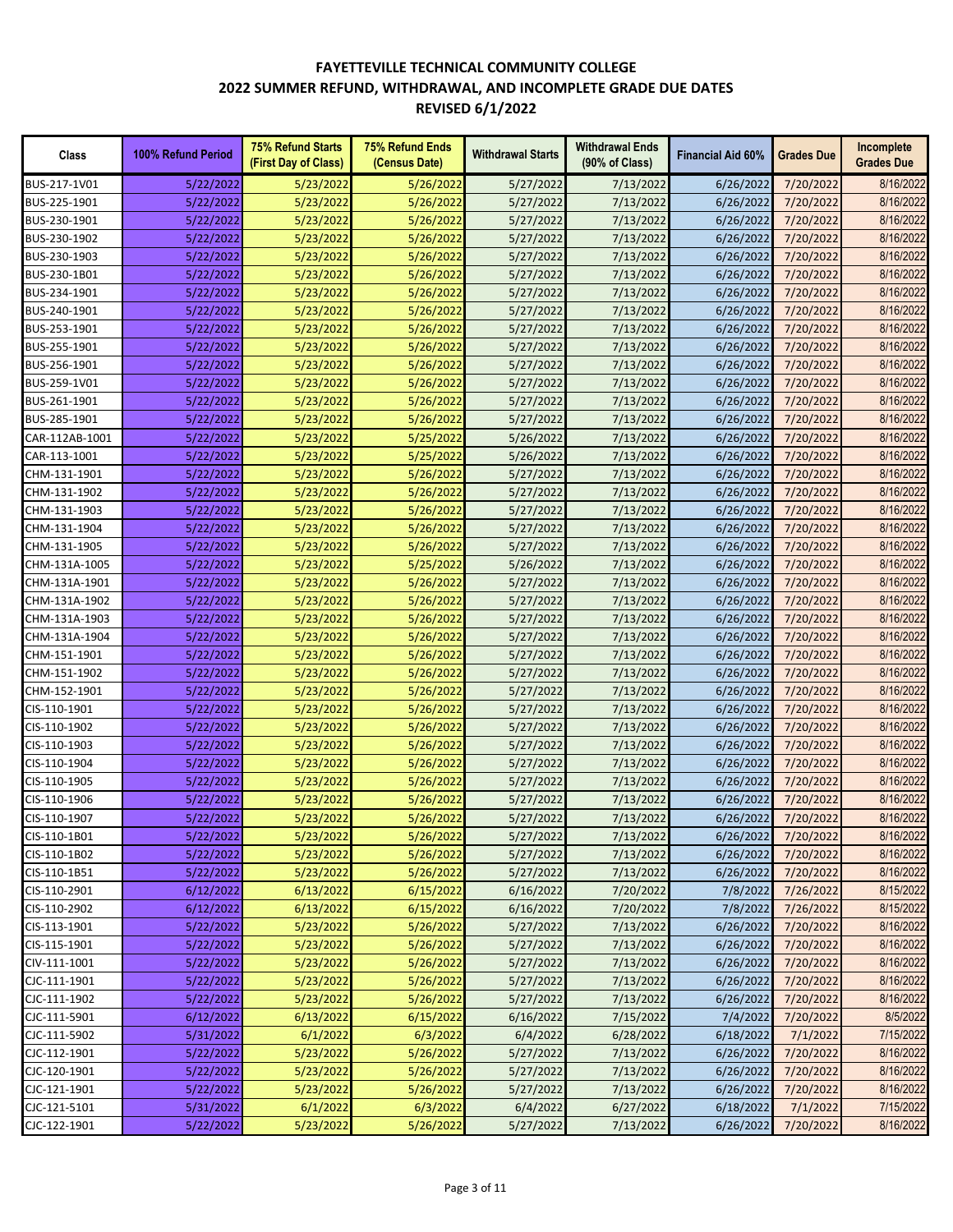| Class                        | 100% Refund Period | <b>75% Refund Starts</b><br>(First Day of Class) | <b>75% Refund Ends</b><br>(Census Date) | <b>Withdrawal Starts</b> | <b>Withdrawal Ends</b><br>(90% of Class) | <b>Financial Aid 60%</b> | <b>Grades Due</b>      | Incomplete<br><b>Grades Due</b> |
|------------------------------|--------------------|--------------------------------------------------|-----------------------------------------|--------------------------|------------------------------------------|--------------------------|------------------------|---------------------------------|
| CJC-131-1901                 | 5/22/2022          | 5/23/2022                                        | 5/26/2022                               | 5/27/2022                | 7/13/2022                                | 6/26/2022                | 7/20/2022              | 8/16/2022                       |
| CJC-132-1901                 | 5/22/2022          | 5/23/2022                                        | 5/26/2022                               | 5/27/2022                | 7/13/2022                                | 6/26/2022                | 7/20/2022              | 8/16/2022                       |
| CJC-144-1901                 | 5/22/2022          | 5/23/2022                                        | 5/26/2022                               | 5/27/2022                | 7/13/2022                                | 6/26/2022                | 7/20/2022              | 8/16/2022                       |
| CJC-146-1901                 | 5/22/2022          | 5/23/2022                                        | 5/26/2022                               | 5/27/2022                | 7/13/2022                                | 6/26/2022                | 7/20/2022              | 8/16/2022                       |
| CJC-151-1901                 | 5/22/2022          | 5/23/2022                                        | 5/26/2022                               | 5/27/2022                | 7/13/2022                                | 6/26/2022                | 7/20/2022              | 8/16/2022                       |
| CJC-212-1901                 | 5/22/2022          | 5/23/2022                                        | 5/26/2022                               | 5/27/2022                | 7/13/2022                                | 6/26/2022                | 7/20/2022              | 8/16/2022                       |
| CJC-221-1901                 | 5/22/2022          | 5/23/2022                                        | 5/26/2022                               | 5/27/2022                | 7/13/2022                                | 6/26/2022                | 7/20/2022              | 8/16/2022                       |
| CJC-225-1901                 | 5/22/2022          | 5/23/2022                                        | 5/26/2022                               | 5/27/2022                | 7/13/2022                                | 6/26/2022                | 7/20/2022              | 8/16/2022                       |
| CJC-231-1901                 | 5/22/2022          | 5/23/2022                                        | 5/26/2022                               | 5/27/2022                | 7/13/2022                                | 6/26/2022                | 7/20/2022              | 8/16/2022                       |
| CJC-231-1B01                 | 5/22/2022          | 5/23/2022                                        | 5/26/2022                               | 5/27/2022                | 7/13/2022                                | 6/26/2022                | 7/20/2022              | 8/16/2022                       |
| CJC-245-5901                 | 5/22/2022          | 5/23/2022                                        | 5/24/2022                               | 5/25/2022                | 6/16/2022                                | 6/8/2022                 | 6/20/2022              | 7/1/2022                        |
| CJC-246-5901                 | 6/19/2022          | 6/20/2022                                        | 6/21/2022                               | 6/22/2022                | 7/15/2022                                | 7/7/2022                 | 7/20/2022              | 8/3/2022                        |
| COM-120-1901                 | 5/22/2022          | 5/23/2022                                        | 5/26/2022                               | 5/27/2022                | 7/13/2022                                | 6/26/2022                | 7/20/2022              | 8/16/2022                       |
| COM-120-1902                 | 5/22/2022          | 5/23/2022                                        | 5/26/2022                               | 5/27/2022                | 7/13/2022                                | 6/26/2022                | 7/20/2022              | 8/16/2022                       |
| COM-120-1903                 | 5/22/2022          | 5/23/2022                                        | 5/26/2022                               | 5/27/2022                | 7/13/2022                                | 6/26/2022                | 7/20/2022              | 8/16/2022                       |
| COM-120-1904                 | 5/22/2022          | 5/23/2022                                        | 5/26/2022                               | 5/27/2022                | 7/13/2022                                | 6/26/2022                | 7/20/2022              | 8/16/2022                       |
| COM-120-1905                 | 5/22/2022          | 5/23/2022                                        | 5/26/2022                               | 5/27/2022                | 7/13/2022                                | 6/26/2022                | 7/20/2022              | 8/16/2022                       |
| COM-120-1906                 | 5/22/2022          | 5/23/2022                                        | 5/26/2022                               | 5/27/2022                | 7/13/2022                                | 6/26/2022                | 7/20/2022              | 8/16/2022                       |
| COM-120-1907                 | 5/22/2022          | 5/23/2022                                        | 5/26/2022                               | 5/27/2022                | 7/13/2022                                | 6/26/2022                | 7/20/2022              | 8/16/2022                       |
| COM-120-1908                 | 5/22/2022          | 5/23/2022                                        | 5/26/2022                               | 5/27/2022                | 7/13/2022                                | 6/26/2022                | 7/20/2022              | 8/16/2022                       |
|                              |                    |                                                  |                                         |                          |                                          |                          |                        | 8/16/2022                       |
| COM-120-1910<br>COM-120-1911 | 5/22/2022          | 5/23/2022                                        | 5/26/2022                               | 5/27/2022                | 7/13/2022                                | 6/26/2022                | 7/20/2022<br>7/20/2022 | 8/16/2022                       |
|                              | 5/22/2022          | 5/23/2022                                        | 5/26/2022                               | 5/27/2022                | 7/13/2022                                | 6/26/2022                |                        |                                 |
| COM-120-1B01                 | 5/22/2022          | 5/23/2022                                        | 5/26/2022                               | 5/27/2022                | 7/13/2022                                | 6/26/2022                | 7/20/2022              | 8/16/2022                       |
| COM-120-1B02                 | 5/22/2022          | 5/23/2022                                        | 5/26/2022                               | 5/27/2022                | 7/13/2022                                | 6/26/2022                | 7/20/2022              | 8/16/2022                       |
| COM-120-1F01                 | 5/22/2022          | 5/23/2022                                        | 5/26/2022                               | 5/27/2022                | 7/13/2022                                | 6/26/2022                | 7/20/2022              | 8/16/2022                       |
| COM-120-2901                 | 6/12/2022          | 6/13/2022                                        | 6/15/2022                               | 6/16/2022                | 7/20/2022                                | 7/8/2022                 | 7/26/2022              | 8/15/2022                       |
| COM-140-1901                 | 5/22/2022          | 5/23/2022                                        | 5/26/2022                               | 5/27/2022                | 7/13/2022                                | 6/26/2022                | 7/20/2022              | 8/16/2022                       |
| COM-231-1101                 | 5/22/2022          | 5/23/2022                                        | 5/26/2022                               | 5/27/2022                | 7/13/2022                                | 6/26/2022                | 7/20/2022              | 8/16/2022                       |
| COM-231-1901                 | 5/22/2022          | 5/23/2022                                        | 5/26/2022                               | 5/27/2022                | 7/13/2022                                | 6/26/2022                | 7/20/2022              | 8/16/2022                       |
| COM-231-1902                 | 5/22/2022          | 5/23/2022                                        | 5/26/2022                               | 5/27/2022                | 7/13/2022                                | 6/26/2022                | 7/20/2022              | 8/16/2022                       |
| COM-231-1903                 | 5/22/2022          | 5/23/2022                                        | 5/26/2022                               | 5/27/2022                | 7/13/2022                                | 6/26/2022                | 7/20/2022              | 8/16/2022                       |
| COM-231-1904                 | 5/22/2022          | 5/23/2022                                        | 5/26/2022                               | 5/27/2022                | 7/13/2022                                | 6/26/2022                | 7/20/2022              | 8/16/2022                       |
| COM-231-1905                 | 5/22/2022          | 5/23/2022                                        | 5/26/2022                               | 5/27/2022                | 7/13/2022                                | 6/26/2022                | 7/20/2022              | 8/16/2022                       |
| COM-231-1906                 | 5/22/2022          | 5/23/2022                                        | 5/26/2022                               | 5/27/2022                | 7/13/2022                                | 6/26/2022                | 7/20/2022              | 8/16/2022                       |
| COM-231-1907                 | 5/22/2022          | 5/23/2022                                        | 5/26/2022                               | 5/27/2022                | 7/13/2022                                | 6/26/2022                | 7/20/2022              | 8/16/2022                       |
| COM-231-1B01                 | 5/22/2022          | 5/23/2022                                        | 5/26/2022                               | 5/27/2022                | 7/13/2022                                | 6/26/2022                | 7/20/2022              | 8/16/2022                       |
| COM-231-1B02                 | 5/22/2022          | 5/23/2022                                        | 5/26/2022                               | 5/27/2022                | 7/13/2022                                | 6/26/2022                | 7/20/2022              | 8/16/2022                       |
| COM-231-2901                 | 6/12/2022          | 6/13/2022                                        | 6/15/2022                               | 6/16/2022                | 7/20/2022                                | 7/8/2022                 | 7/26/2022              | 8/15/2022                       |
| COM-231-2902                 | 6/12/2022          | 6/13/2022                                        | 6/15/2022                               | 6/16/2022                | 7/20/2022                                | 7/8/2022                 | 7/26/2022              | 8/15/2022                       |
| COS-114BB-1051               | 5/22/2022          | 5/23/2022                                        | 5/26/2022                               | 5/27/2022                | 7/13/2022                                | 6/26/2022                | 7/20/2022              | 8/16/2022                       |
| COS-115-1B01                 | 5/22/2022          | 5/23/2022                                        | 5/26/2022                               | 5/27/2022                | 7/13/2022                                | 6/26/2022                | 7/20/2022              | 8/16/2022                       |
| COS-115-1B02                 | 5/22/2022          | 5/23/2022                                        | 5/26/2022                               | 5/27/2022                | 7/13/2022                                | 6/26/2022                | 7/20/2022              | 8/16/2022                       |
| COS-116-1001                 | 5/22/2022          | 5/23/2022                                        | 5/26/2022                               | 5/27/2022                | 7/13/2022                                | 6/26/2022                | 7/20/2022              | 8/16/2022                       |
| COS-116-1002                 | 5/22/2022          | 5/23/2022                                        | 5/26/2022                               | 5/27/2022                | 7/13/2022                                | 6/26/2022                | 7/20/2022              | 8/16/2022                       |
| COS-117-1051                 | 5/22/2022          | 5/23/2022                                        | 5/23/2022                               | 5/24/2022                | 7/13/2022                                | 6/26/2022                | 7/20/2022              | 8/16/2022                       |
| COS-120BB-1001               | 5/22/2022          | 5/23/2022                                        | 5/26/2022                               | 5/27/2022                | 7/13/2022                                | 6/26/2022                | 7/20/2022              | 8/16/2022                       |
| COS-223-1001                 | 5/22/2022          | 5/23/2022                                        | 5/26/2022                               | 5/27/2022                | 7/13/2022                                | 6/26/2022                | 7/20/2022              | 8/16/2022                       |
| COS-224-1901                 | 5/22/2022          | 5/23/2022                                        | 5/26/2022                               | 5/27/2022                | 7/13/2022                                | 6/26/2022                | 7/20/2022              | 8/16/2022                       |
| COS-225-1001                 | 5/22/2022          | 5/23/2022                                        | 5/24/2022                               | 5/25/2022                | 7/13/2022                                | 6/26/2022                | 7/20/2022              | 8/16/2022                       |
| CSC-118-1B01                 | 5/22/2022          | 5/23/2022                                        | 5/26/2022                               | 5/27/2022                | 7/13/2022                                | 6/26/2022                | 7/20/2022              | 8/16/2022                       |
| CSC-121-1B01                 | 5/22/2022          | 5/23/2022                                        | 5/26/2022                               | 5/27/2022                | 7/13/2022                                | 6/26/2022                | 7/20/2022              | 8/16/2022                       |
| CST-131-1901                 | 5/22/2022          | 5/23/2022                                        | 5/26/2022                               | 5/27/2022                | 7/13/2022                                | 6/26/2022                | 7/20/2022              | 8/16/2022                       |
| CST-221-1901                 | 5/22/2022          | 5/23/2022                                        | 5/26/2022                               | 5/27/2022                | 7/13/2022                                | 6/26/2022                | 7/20/2022              | 8/16/2022                       |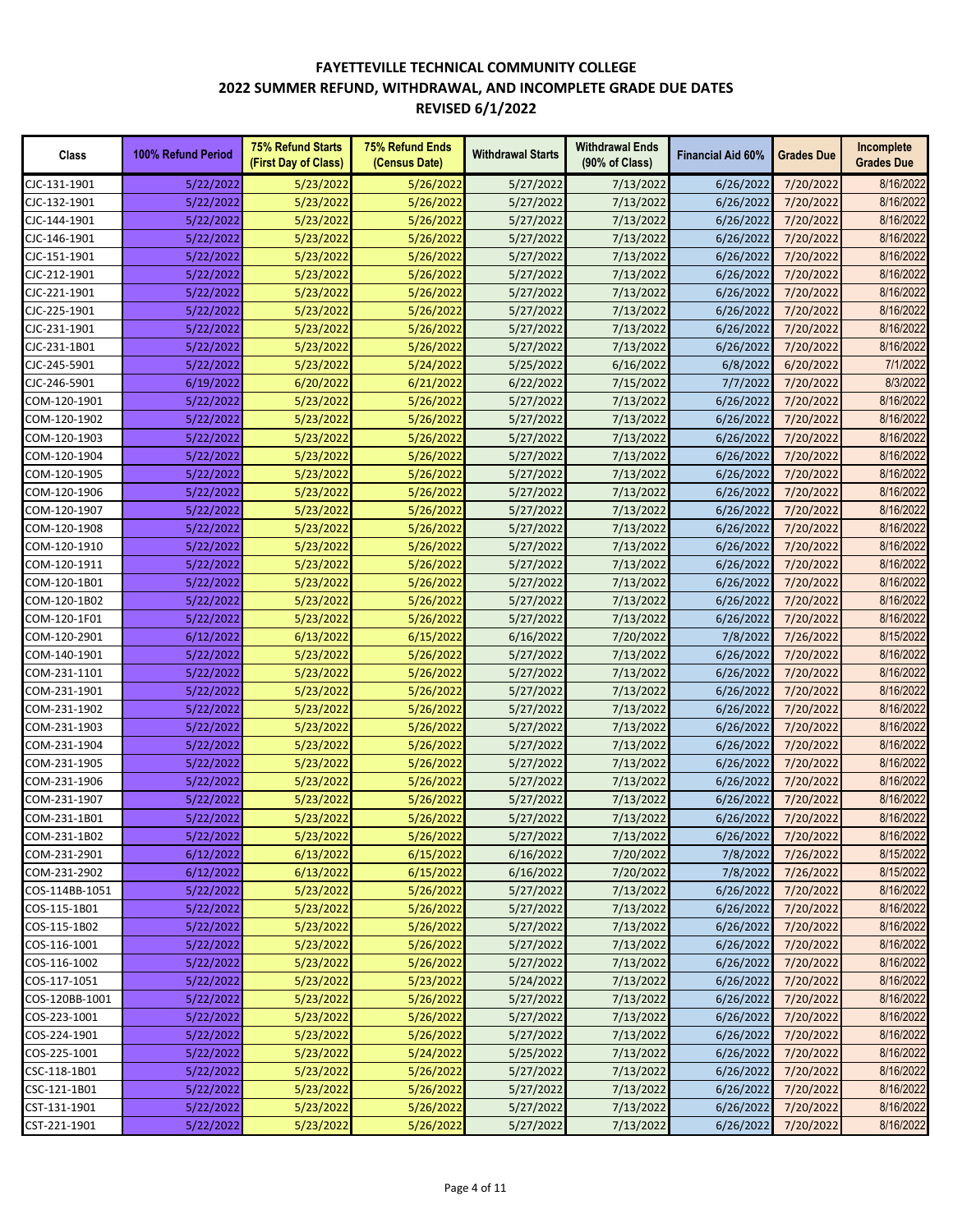| Class        | 100% Refund Period | <b>75% Refund Starts</b><br>(First Day of Class) | 75% Refund Ends<br>(Census Date) | <b>Withdrawal Starts</b> | <b>Withdrawal Ends</b><br>(90% of Class) | <b>Financial Aid 60%</b> | <b>Grades Due</b> | Incomplete<br><b>Grades Due</b> |
|--------------|--------------------|--------------------------------------------------|----------------------------------|--------------------------|------------------------------------------|--------------------------|-------------------|---------------------------------|
| CST-241-1001 | 5/22/2022          | 5/23/2022                                        | 5/26/2022                        | 5/27/2022                | 7/13/2022                                | 6/26/2022                | 7/20/2022         | 8/16/2022                       |
| CTI-110-1001 | 5/22/2022          | 5/23/2022                                        | 5/26/2022                        | 5/27/2022                | 7/13/2022                                | 6/26/2022                | 7/20/2022         | 8/16/2022                       |
| CTI-110-1901 | 5/22/2022          | 5/23/2022                                        | 5/26/2022                        | 5/27/2022                | 7/13/2022                                | 6/26/2022                | 7/20/2022         | 8/16/2022                       |
| CTI-120-1901 | 5/22/2022          | 5/23/2022                                        | 5/26/2022                        | 5/27/2022                | 7/13/2022                                | 6/26/2022                | 7/20/2022         | 8/16/2022                       |
| CTI-240-1901 | 5/22/2022          | 5/23/2022                                        | 5/26/2022                        | 5/27/2022                | 7/13/2022                                | 6/26/2022                | 7/20/2022         | 8/16/2022                       |
| CTS-115-1901 | 5/22/2022          | 5/23/2022                                        | 5/26/2022                        | 5/27/2022                | 7/13/2022                                | 6/26/2022                | 7/20/2022         | 8/16/2022                       |
| CTS-130-1901 | 5/22/2022          | 5/23/2022                                        | 5/26/2022                        | 5/27/2022                | 7/13/2022                                | 6/26/2022                | 7/20/2022         | 8/16/2022                       |
| CUL-110-1901 | 5/22/2022          | 5/23/2022                                        | 5/26/2022                        | 5/27/2022                | 7/13/2022                                | 6/26/2022                | 7/20/2022         | 8/16/2022                       |
| CUL-111-1901 | 5/22/2022          | 5/23/2022                                        | 5/26/2022                        | 5/27/2022                | 7/13/2022                                | 6/26/2022                | 7/20/2022         | 8/16/2022                       |
| CUL-130-1B01 | 5/22/2022          | 5/23/2022                                        | 5/26/2022                        | 5/27/2022                | 7/13/2022                                | 6/26/2022                | 7/20/2022         | 8/16/2022                       |
| DEN-107-1001 | 5/22/2022          | 5/23/2022                                        | 5/26/2022                        | 5/27/2022                | 7/13/2022                                | 6/26/2022                | 7/20/2022         | 8/16/2022                       |
| DEN-125-1001 | 5/22/2022          | 5/23/2022                                        | 5/26/2022                        | 5/27/2022                | 7/13/2022                                | 6/26/2022                | 7/20/2022         | 8/16/2022                       |
| DEN-140-1001 | 5/22/2022          | 5/23/2022                                        | 5/23/2022                        | 5/24/2022                | 7/13/2022                                | 6/26/2022                | 7/20/2022         | 8/16/2022                       |
| DEN-141-1001 | 5/22/2022          | 5/23/2022                                        | 5/25/2022                        | 5/26/2022                | 7/13/2022                                | 6/26/2022                | 7/20/2022         | 8/16/2022                       |
| DEN-141-1002 | 5/22/2022          | 5/23/2022                                        | 5/26/2022                        | 5/27/2022                | 7/13/2022                                | 6/25/2022                | 7/19/2022         | 8/15/2022                       |
| DME-260-1901 | 5/22/2022          | 5/23/2022                                        | 5/26/2022                        | 5/27/2022                | 7/13/2022                                | 6/26/2022                | 7/20/2022         | 8/16/2022                       |
| DRA-111-1901 | 5/22/2022          | 5/23/2022                                        | 5/26/2022                        | 5/27/2022                | 7/13/2022                                | 6/26/2022                | 7/20/2022         | 8/16/2022                       |
| DRA-111-1902 | 5/22/2022          | 5/23/2022                                        | 5/26/2022                        | 5/27/2022                | 7/13/2022                                | 6/26/2022                | 7/20/2022         | 8/16/2022                       |
| ECO-251-1901 | 5/22/2022          | 5/23/2022                                        | 5/26/2022                        | 5/27/2022                | 7/13/2022                                | 6/26/2022                | 7/20/2022         | 8/16/2022                       |
| ECO-251-1902 | 5/22/2022          | 5/23/2022                                        | 5/26/2022                        | 5/27/2022                | 7/13/2022                                | 6/26/2022                | 7/20/2022         | 8/16/2022                       |
| ECO-252-1901 | 5/22/2022          | 5/23/2022                                        | 5/26/2022                        | 5/27/2022                | 7/13/2022                                | 6/26/2022                | 7/20/2022         | 8/16/2022                       |
| ECO-252-1902 | 5/22/2022          | 5/23/2022                                        | 5/26/2022                        | 5/27/2022                | 7/13/2022                                | 6/26/2022                | 7/20/2022         | 8/16/2022                       |
| EDU-119-1901 | 5/22/2022          | 5/23/2022                                        | 5/26/2022                        | 5/27/2022                | 7/13/2022                                | 6/26/2022                | 7/20/2022         | 8/16/2022                       |
| EDU-119-1902 | 5/22/2022          | 5/23/2022                                        | 5/26/2022                        | 5/27/2022                | 7/13/2022                                | 6/26/2022                | 7/20/2022         | 8/16/2022                       |
| EDU-131-1901 | 5/22/2022          | 5/23/2022                                        | 5/26/2022                        | 5/27/2022                | 7/13/2022                                | 6/26/2022                | 7/20/2022         | 8/16/2022                       |
| EDU-144-1901 | 5/22/2022          | 5/23/2022                                        | 5/26/2022                        | 5/27/2022                | 7/13/2022                                | 6/26/2022                | 7/20/2022         | 8/16/2022                       |
| EDU-145-1901 | 5/22/2022          | 5/23/2022                                        | 5/26/2022                        | 5/27/2022                | 7/13/2022                                | 6/26/2022                | 7/20/2022         | 8/16/2022                       |
| EDU-146-1901 | 5/22/2022          | 5/23/2022                                        | 5/26/2022                        | 5/27/2022                | 7/13/2022                                | 6/26/2022                | 7/20/2022         | 8/16/2022                       |
| EDU-151-1901 | 5/22/2022          | 5/23/2022                                        | 5/26/2022                        | 5/27/2022                | 7/13/2022                                | 6/26/2022                | 7/20/2022         | 8/16/2022                       |
| EDU-153-1901 | 5/22/2022          | 5/23/2022                                        | 5/26/2022                        | 5/27/2022                | 7/13/2022                                | 6/26/2022                | 7/20/2022         | 8/16/2022                       |
| EDU-157-1901 | 5/22/2022          | 5/23/2022                                        | 5/26/2022                        | 5/27/2022                | 7/13/2022                                | 6/26/2022                | 7/20/2022         | 8/16/2022                       |
| EDU-163-1901 | 5/22/2022          | 5/23/2022                                        | 5/26/2022                        | 5/27/2022                | 7/13/2022                                | 6/26/2022                | 7/20/2022         | 8/16/2022                       |
| EDU-221-1901 | 5/22/2022          | 5/23/2022                                        | 5/26/2022                        | 5/27/2022                | 7/13/2022                                | 6/26/2022                | 7/20/2022         | 8/16/2022                       |
| EDU-234-1901 | 5/22/2022          | 5/23/2022                                        | 5/26/2022                        | 5/27/2022                | 7/13/2022                                | 6/26/2022                | 7/20/2022         | 8/16/2022                       |
| EDU-245-1901 | 5/22/2022          | 5/23/2022                                        | 5/26/2022                        | 5/27/2022                | 7/13/2022                                | 6/26/2022                | 7/20/2022         | 8/16/2022                       |
| EDU-250-1901 | 5/22/2022          | 5/23/2022                                        | 5/26/2022                        | 5/27/2022                | 7/13/2022                                | 6/26/2022                | 7/20/2022         | 8/16/2022                       |
| EDU-261-1901 | 5/22/2022          | 5/23/2022                                        | 5/26/2022                        | 5/27/2022                | 7/13/2022                                | 6/26/2022                | 7/20/2022         | 8/16/2022                       |
| EDU-262-1901 | 5/22/2022          | 5/23/2022                                        | 5/26/2022                        | 5/27/2022                | 7/13/2022                                | 6/26/2022                | 7/20/2022         | 8/16/2022                       |
| EDU-280-1901 | 5/22/2022          | 5/23/2022                                        | 5/26/2022                        | 5/27/2022                | 7/13/2022                                | 6/26/2022                | 7/20/2022         | 8/16/2022                       |
| ELC-114-1051 | 5/22/2022          | 5/23/2022                                        | 5/26/2022                        | 5/27/2022                | 7/13/2022                                | 6/26/2022                | 7/20/2022         | 8/16/2022                       |
| ELC-117-1001 | 5/22/2022          | 5/23/2022                                        | 5/25/2022                        | 5/26/2022                | 7/13/2022                                | 6/26/2022                | 7/20/2022         | 8/16/2022                       |
| ELC-121-1901 | 5/22/2022          | 5/23/2022                                        | 5/26/2022                        | 5/27/2022                | 7/13/2022                                | 6/26/2022                | 7/20/2022         | 8/16/2022                       |
| ELC-221-1051 | 5/22/2022          | 5/23/2022                                        | 5/26/2022                        | 5/27/2022                | 7/13/2022                                | 6/25/2022                | 7/19/2022         | 8/15/2022                       |
| EMS-210-1001 | 5/22/2022          | 5/23/2022                                        | 5/26/2022                        | 5/27/2022                | 7/13/2022                                | 6/26/2022                | 7/20/2022         | 8/16/2022                       |
| EMS-221-1X01 | 5/22/2022          | 5/23/2022                                        | 5/26/2022                        | 5/27/2022                | 7/13/2022                                | 6/26/2022                | 7/20/2022         | 8/16/2022                       |
| EMS-240-1901 | 5/22/2022          | 5/23/2022                                        | 5/26/2022                        | 5/27/2022                | 7/13/2022                                | 6/26/2022                | 7/20/2022         | 8/16/2022                       |
| EMS-260-1001 | 5/22/2022          | 5/23/2022                                        | 5/26/2022                        | 5/27/2022                | 7/13/2022                                | 6/26/2022                | 7/20/2022         | 8/16/2022                       |
| EMS-280-1901 | 5/22/2022          | 5/23/2022                                        | 5/26/2022                        | 5/27/2022                | 7/13/2022                                | 6/26/2022                | 7/20/2022         | 8/16/2022                       |
| ENG-002-1901 | 5/22/2022          | 5/23/2022                                        | 5/26/2022                        | 5/27/2022                | 7/13/2022                                | 6/26/2022                | 7/20/2022         | 8/16/2022                       |
| ENG-002-1902 | 5/22/2022          | 5/23/2022                                        | 5/26/2022                        | 5/27/2022                | 7/13/2022                                | 6/26/2022                | 7/20/2022         | 8/16/2022                       |
| ENG-002-1903 | 5/22/2022          | 5/23/2022                                        | 5/26/2022                        | 5/27/2022                | 7/13/2022                                | 6/26/2022                | 7/20/2022         | 8/16/2022                       |
| ENG-002-1904 | 5/22/2022          | 5/23/2022                                        | 5/26/2022                        | 5/27/2022                | 7/13/2022                                | 6/26/2022                | 7/20/2022         | 8/16/2022                       |
| ENG-002-1906 | 5/22/2022          | 5/23/2022                                        | 5/26/2022                        | 5/27/2022                | 7/13/2022                                | 6/26/2022                | 7/20/2022         | 8/16/2022                       |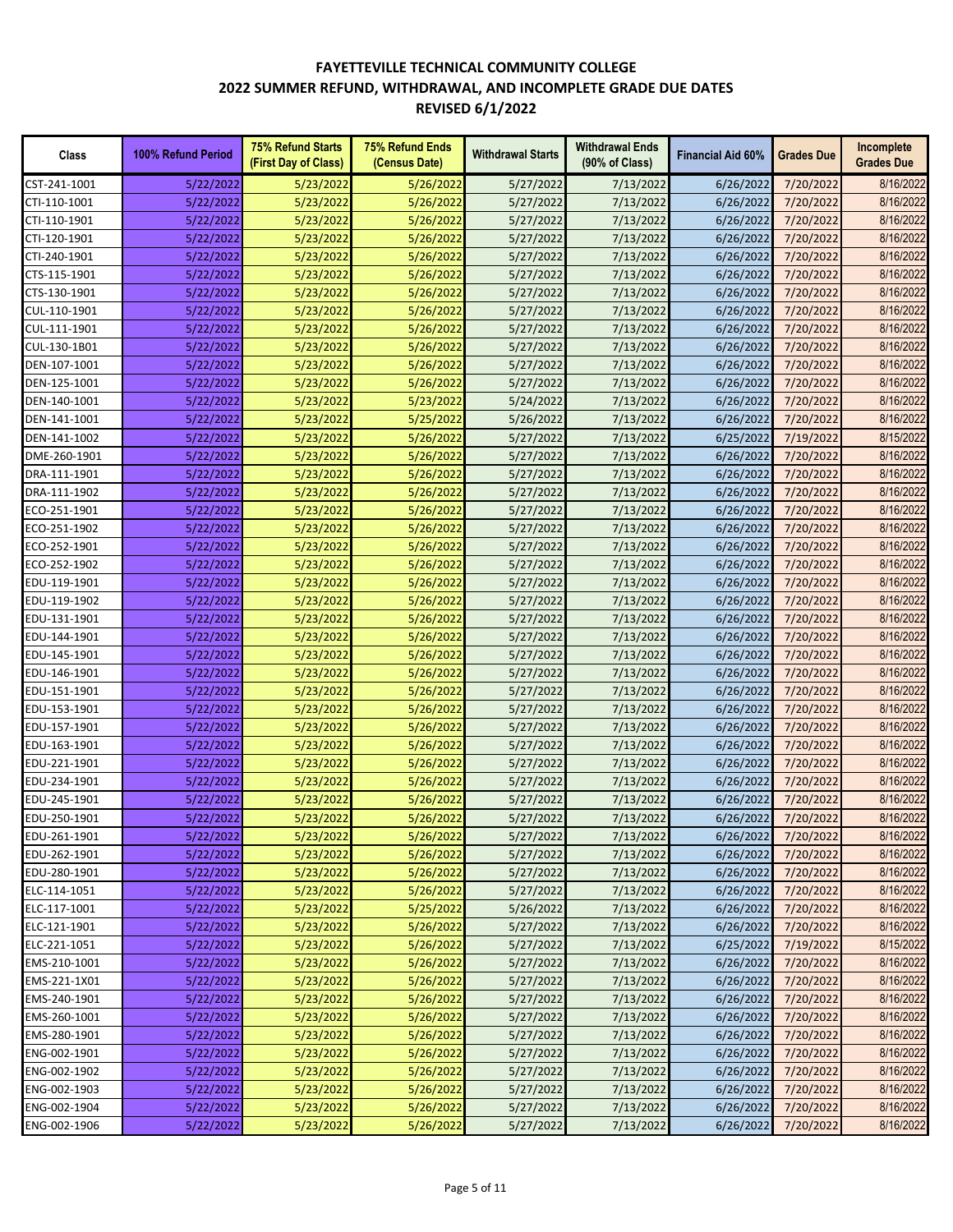| Class        | 100% Refund Period | <b>75% Refund Starts</b><br>(First Day of Class) | <b>75% Refund Ends</b><br>(Census Date) | <b>Withdrawal Starts</b> | <b>Withdrawal Ends</b><br>(90% of Class) | <b>Financial Aid 60%</b> | <b>Grades Due</b> | Incomplete<br><b>Grades Due</b> |
|--------------|--------------------|--------------------------------------------------|-----------------------------------------|--------------------------|------------------------------------------|--------------------------|-------------------|---------------------------------|
| ENG-002-1B01 | 5/22/2022          | 5/23/2022                                        | 5/26/2022                               | 5/27/2022                | 7/13/2022                                | 6/26/2022                | 7/20/2022         | 8/16/2022                       |
| ENG-002-1B02 | 5/22/2022          | 5/23/2022                                        | 5/26/2022                               | 5/27/2022                | 7/13/2022                                | 6/26/2022                | 7/20/2022         | 8/16/2022                       |
| ENG-002-1B03 | 5/22/2022          | 5/23/2022                                        | 5/26/2022                               | 5/27/2022                | 7/13/2022                                | 6/26/2022                | 7/20/2022         | 8/16/2022                       |
| ENG-002-2901 | 6/12/2022          | 6/13/2022                                        | 6/15/2022                               | 6/16/2022                | 7/20/2022                                | 7/8/2022                 | 7/26/2022         | 8/15/2022                       |
| ENG-011-1BD1 | 5/22/2022          | 5/23/2022                                        | 5/26/2022                               | 5/27/2022                | 7/13/2022                                | 6/26/2022                | 7/20/2022         | 8/16/2022                       |
| ENG-011-1D01 | 5/22/2022          | 5/23/2022                                        | 5/26/2022                               | 5/27/2022                | 7/13/2022                                | 6/26/2022                | 7/20/2022         | 8/16/2022                       |
| ENG-011-1D02 | 5/22/2022          | 5/23/2022                                        | 5/26/2022                               | 5/27/2022                | 7/13/2022                                | 6/26/2022                | 7/20/2022         | 8/16/2022                       |
| ENG-011-1D03 | 5/22/2022          | 5/23/2022                                        | 5/26/2022                               | 5/27/2022                | 7/13/2022                                | 6/26/2022                | 7/20/2022         | 8/16/2022                       |
| ENG-011-1D04 | 5/22/2022          | 5/23/2022                                        | 5/26/2022                               | 5/27/2022                | 7/13/2022                                | 6/26/2022                | 7/20/2022         | 8/16/2022                       |
| ENG-011-1D05 | 5/22/2022          | 5/23/2022                                        | 5/26/2022                               | 5/27/2022                | 7/13/2022                                | 6/26/2022                | 7/20/2022         | 8/16/2022                       |
| ENG-011-2011 | 6/12/2022          | 6/13/2022                                        | 6/15/2022                               | 6/16/2022                | 7/20/2022                                | 7/8/2022                 | 7/26/2022         | 8/15/2022                       |
| ENG-110-1901 | 5/22/2022          | 5/23/2022                                        | 5/26/2022                               | 5/27/2022                | 7/13/2022                                | 6/26/2022                | 7/20/2022         | 8/16/2022                       |
| ENG-110-1902 | 5/22/2022          | 5/23/2022                                        | 5/26/2022                               | 5/27/2022                | 7/13/2022                                | 6/26/2022                | 7/20/2022         | 8/16/2022                       |
| ENG-111-1901 | 5/22/2022          | 5/23/2022                                        | 5/26/2022                               | 5/27/2022                | 7/13/2022                                | 6/26/2022                | 7/20/2022         | 8/16/2022                       |
| ENG-111-1902 | 5/22/2022          | 5/23/2022                                        | 5/26/2022                               | 5/27/2022                | 7/13/2022                                | 6/26/2022                | 7/20/2022         | 8/16/2022                       |
| ENG-111-1903 | 5/22/2022          | 5/23/2022                                        | 5/26/2022                               | 5/27/2022                | 7/13/2022                                | 6/26/2022                | 7/20/2022         | 8/16/2022                       |
| ENG-111-1904 | 5/22/2022          | 5/23/2022                                        | 5/26/2022                               | 5/27/2022                | 7/13/2022                                | 6/26/2022                | 7/20/2022         | 8/16/2022                       |
| ENG-111-1905 | 5/22/2022          | 5/23/2022                                        | 5/26/2022                               | 5/27/2022                | 7/13/2022                                | 6/26/2022                | 7/20/2022         | 8/16/2022                       |
| ENG-111-1906 | 5/22/2022          | 5/23/2022                                        | 5/26/2022                               | 5/27/2022                | 7/13/2022                                | 6/26/2022                | 7/20/2022         | 8/16/2022                       |
| ENG-111-1907 | 5/22/2022          | 5/23/2022                                        | 5/26/2022                               | 5/27/2022                | 7/13/2022                                | 6/26/2022                | 7/20/2022         | 8/16/2022                       |
| ENG-111-1B01 | 5/22/2022          | 5/23/2022                                        | 5/26/2022                               | 5/27/2022                | 7/13/2022                                | 6/26/2022                | 7/20/2022         | 8/16/2022                       |
| ENG-111-1B02 | 5/22/2022          | 5/23/2022                                        | 5/26/2022                               | 5/27/2022                | 7/13/2022                                | 6/26/2022                | 7/20/2022         | 8/16/2022                       |
| ENG-111-1BD1 | 5/22/2022          | 5/23/2022                                        | 5/26/2022                               | 5/27/2022                | 7/13/2022                                | 6/26/2022                | 7/20/2022         | 8/16/2022                       |
| ENG-111-1D01 | 5/22/2022          | 5/23/2022                                        | 5/26/2022                               | 5/27/2022                | 7/13/2022                                | 6/26/2022                | 7/20/2022         | 8/16/2022                       |
| ENG-111-1D02 | 5/22/2022          | 5/23/2022                                        | 5/26/2022                               | 5/27/2022                | 7/13/2022                                | 6/26/2022                | 7/20/2022         | 8/16/2022                       |
| ENG-111-1D03 | 5/22/2022          | 5/23/2022                                        | 5/26/2022                               | 5/27/2022                | 7/13/2022                                | 6/26/2022                | 7/20/2022         | 8/16/2022                       |
| ENG-111-1D04 | 5/22/2022          | 5/23/2022                                        | 5/26/2022                               | 5/27/2022                | 7/13/2022                                | 6/26/2022                | 7/20/2022         | 8/16/2022                       |
| ENG-111-1D05 | 5/22/2022          | 5/23/2022                                        | 5/26/2022                               | 5/27/2022                | 7/13/2022                                | 6/26/2022                | 7/20/2022         | 8/16/2022                       |
| ENG-111-1F01 | 5/22/2022          | 5/23/2022                                        | 5/26/2022                               | 5/27/2022                | 7/13/2022                                | 6/26/2022                | 7/20/2022         | 8/16/2022                       |
| ENG-111-2011 | 6/12/2022          | 6/13/2022                                        | 6/15/2022                               | 6/16/2022                | 7/20/2022                                | 7/8/2022                 | 7/26/2022         | 8/15/2022                       |
| ENG-111-2901 | 6/12/2022          | 6/13/2022                                        | 6/15/2022                               | 6/16/2022                | 7/20/2022                                | 7/8/2022                 | 7/26/2022         | 8/15/2022                       |
| ENG-111-2B01 | 6/12/2022          | 6/13/2022                                        | 6/15/2022                               | 6/16/2022                | 7/20/2022                                | 7/8/2022                 | 7/26/2022         | 8/15/2022                       |
| ENG-112-1901 | 5/22/2022          | 5/23/2022                                        | 5/26/2022                               | 5/27/2022                | 7/13/2022                                | 6/26/2022                | 7/20/2022         | 8/16/2022                       |
| ENG-112-1902 | 5/22/2022          | 5/23/2022                                        | 5/26/2022                               | 5/27/2022                | 7/13/2022                                | 6/26/2022                | 7/20/2022         | 8/16/2022                       |
| ENG-112-1903 | 5/22/2022          | 5/23/2022                                        | 5/26/2022                               | 5/27/2022                | 7/13/2022                                | 6/26/2022                | 7/20/2022         | 8/16/2022                       |
| ENG-112-1904 | 5/22/2022          | 5/23/2022                                        | 5/26/2022                               | 5/27/2022                | 7/13/2022                                | 6/26/2022                | 7/20/2022         | 8/16/2022                       |
| ENG-112-1905 | 5/22/2022          | 5/23/2022                                        | 5/26/2022                               | 5/27/2022                | 7/13/2022                                | 6/26/2022                | 7/20/2022         | 8/16/2022                       |
| ENG-112-1B01 | 5/22/2022          | 5/23/2022                                        | 5/26/2022                               | 5/27/2022                | 7/13/2022                                | 6/26/2022                | 7/20/2022         | 8/16/2022                       |
| ENG-112-1F01 | 5/22/2022          | 5/23/2022                                        | 5/26/2022                               | 5/27/2022                | 7/13/2022                                | 6/26/2022                | 7/20/2022         | 8/16/2022                       |
| ENG-112-2901 | 6/12/2022          | 6/13/2022                                        | 6/15/2022                               | 6/16/2022                | 7/20/2022                                | 7/8/2022                 | 7/26/2022         | 8/15/2022                       |
| ENG-112-2902 | 6/12/2022          | 6/13/2022                                        | 6/15/2022                               | 6/16/2022                | 7/20/2022                                | 7/8/2022                 | 7/26/2022         | 8/15/2022                       |
| ENG-114-1901 | 5/22/2022          | 5/23/2022                                        | 5/26/2022                               | 5/27/2022                | 7/13/2022                                | 6/26/2022                | 7/20/2022         | 8/16/2022                       |
| ENG-231-1901 | 5/22/2022          | 5/23/2022                                        | 5/26/2022                               | 5/27/2022                | 7/13/2022                                | 6/26/2022                | 7/20/2022         | 8/16/2022                       |
| ENG-261-1901 | 5/22/2022          | 5/23/2022                                        | 5/26/2022                               | 5/27/2022                | 7/13/2022                                | 6/26/2022                | 7/20/2022         | 8/16/2022                       |
| EPT-120-1901 | 5/22/2022          | 5/23/2022                                        | 5/26/2022                               | 5/27/2022                | 7/13/2022                                | 6/26/2022                | 7/20/2022         | 8/16/2022                       |
| EPT-130-1901 | 5/22/2022          | 5/23/2022                                        | 5/26/2022                               | 5/27/2022                | 7/13/2022                                | 6/26/2022                | 7/20/2022         | 8/16/2022                       |
| EPT-140-1901 | 5/22/2022          | 5/23/2022                                        | 5/26/2022                               | 5/27/2022                | 7/13/2022                                | 6/26/2022                | 7/20/2022         | 8/16/2022                       |
| EPT-150-1901 | 5/22/2022          | 5/23/2022                                        | 5/26/2022                               | 5/27/2022                | 7/13/2022                                | 6/26/2022                | 7/20/2022         | 8/16/2022                       |
| EPT-210-1901 | 5/22/2022          | 5/23/2022                                        | 5/26/2022                               | 5/27/2022                | 7/13/2022                                | 6/26/2022                | 7/20/2022         | 8/16/2022                       |
| FIP-152-1901 | 5/22/2022          | 5/23/2022                                        | 5/26/2022                               | 5/27/2022                | 7/13/2022                                | 6/26/2022                | 7/20/2022         | 8/16/2022                       |
| FIP-220-1901 | 5/22/2022          | 5/23/2022                                        | 5/26/2022                               | 5/27/2022                | 7/13/2022                                | 6/26/2022                | 7/20/2022         | 8/16/2022                       |
| FIP-230-1901 | 5/22/2022          | 5/23/2022                                        | 5/26/2022                               | 5/27/2022                | 7/13/2022                                | 6/26/2022                | 7/20/2022         | 8/16/2022                       |
| FSE-112-1901 | 5/22/2022          | 5/23/2022                                        | 5/26/2022                               | 5/27/2022                | 7/13/2022                                | 6/26/2022                | 7/20/2022         | 8/16/2022                       |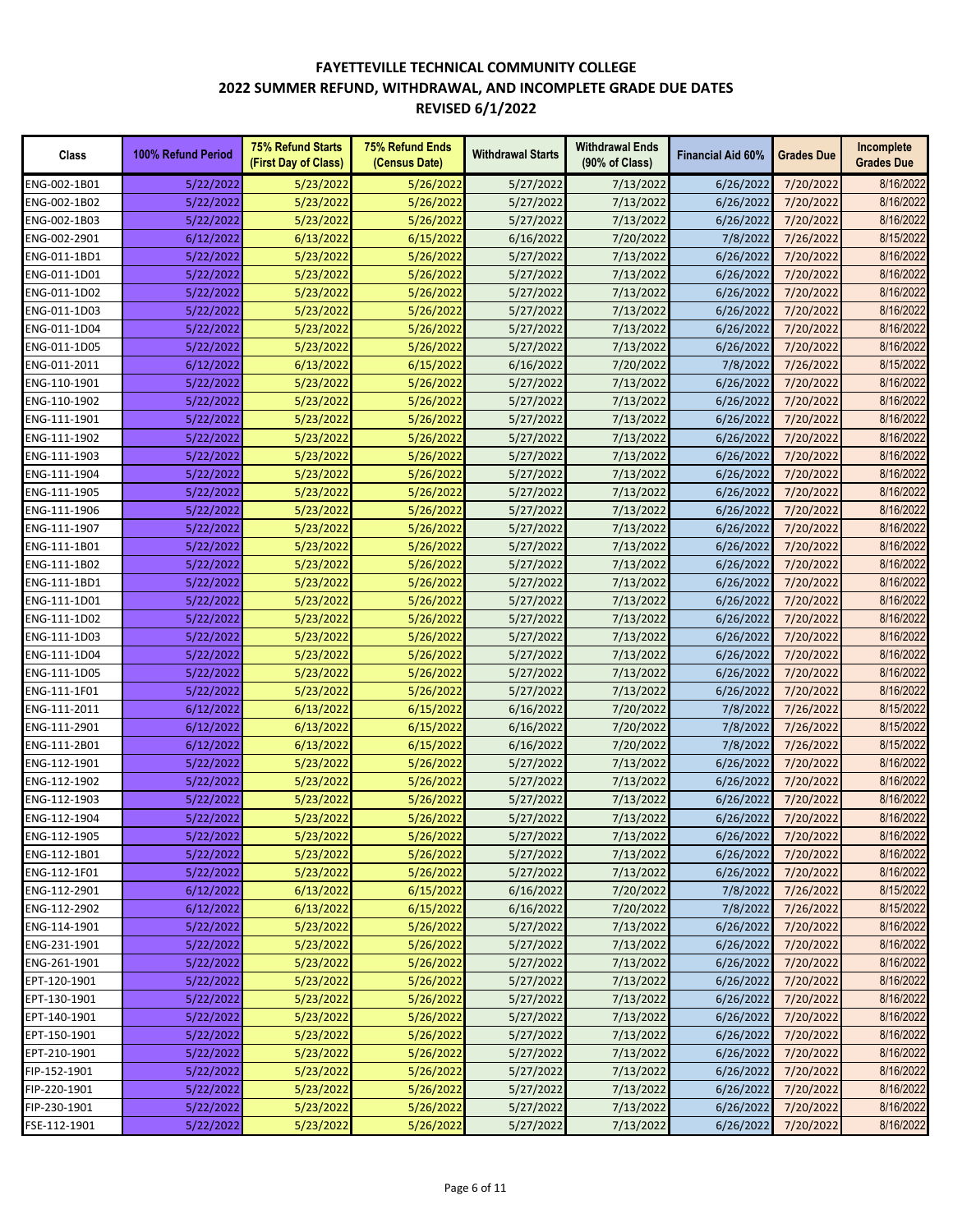| Class        | 100% Refund Period | <b>75% Refund Starts</b><br>(First Day of Class) | 75% Refund Ends<br>(Census Date) | <b>Withdrawal Starts</b> | <b>Withdrawal Ends</b><br>(90% of Class) | <b>Financial Aid 60%</b> | <b>Grades Due</b> | Incomplete<br><b>Grades Due</b> |
|--------------|--------------------|--------------------------------------------------|----------------------------------|--------------------------|------------------------------------------|--------------------------|-------------------|---------------------------------|
| FSE-114-1901 | 5/22/2022          | 5/23/2022                                        | 5/26/2022                        | 5/27/2022                | 7/13/2022                                | 6/26/2022                | 7/20/2022         | 8/16/2022                       |
| FSE-116-1901 | 5/22/2022          | 5/23/2022                                        | 5/26/2022                        | 5/27/2022                | 7/13/2022                                | 6/26/2022                | 7/20/2022         | 8/16/2022                       |
| FSE-118-1901 | 5/22/2022          | 5/23/2022                                        | 5/26/2022                        | 5/27/2022                | 7/13/2022                                | 6/26/2022                | 7/20/2022         | 8/16/2022                       |
| FSE-120-1901 | 5/22/2022          | 5/23/2022                                        | 5/26/2022                        | 5/27/2022                | 7/13/2022                                | 6/26/2022                | 7/20/2022         | 8/16/2022                       |
| FSE-210-1901 | 5/22/2022          | 5/23/2022                                        | 5/26/2022                        | 5/27/2022                | 7/13/2022                                | 6/26/2022                | 7/20/2022         | 8/16/2022                       |
| FSE-212-1901 | 5/22/2022          | 5/23/2022                                        | 5/26/2022                        | 5/27/2022                | 7/13/2022                                | 6/26/2022                | 7/20/2022         | 8/16/2022                       |
| FSE-213-1001 | 5/22/2022          | 5/23/2022                                        | 5/25/2022                        | 5/26/2022                | 7/13/2022                                | 6/25/2022                | 7/19/2022         | 8/15/2022                       |
| FSE-214-1901 | 5/22/2022          | 5/23/2022                                        | 5/26/2022                        | 5/27/2022                | 7/13/2022                                | 6/26/2022                | 7/20/2022         | 8/16/2022                       |
| FSE-215-1901 | 5/22/2022          | 5/23/2022                                        | 5/26/2022                        | 5/27/2022                | 7/13/2022                                | 6/26/2022                | 7/20/2022         | 8/16/2022                       |
| FSE-216-1901 | 5/22/2022          | 5/23/2022                                        | 5/26/2022                        | 5/27/2022                | 7/13/2022                                | 6/26/2022                | 7/20/2022         | 8/16/2022                       |
| FSE-217-1901 | 5/22/2022          | 5/23/2022                                        | 5/26/2022                        | 5/27/2022                | 7/13/2022                                | 6/26/2022                | 7/20/2022         | 8/16/2022                       |
| GEL-111-1901 | 5/22/2022          | 5/23/2022                                        | 5/26/2022                        | 5/27/2022                | 7/13/2022                                | 6/26/2022                | 7/20/2022         | 8/16/2022                       |
| GEL-111-1902 | 5/22/2022          | 5/23/2022                                        | 5/26/2022                        | 5/27/2022                | 7/13/2022                                | 6/26/2022                | 7/20/2022         | 8/16/2022                       |
| GEO-130-1901 | 5/22/2022          | 5/23/2022                                        | 5/26/2022                        | 5/27/2022                | 7/13/2022                                | 6/26/2022                | 7/20/2022         | 8/16/2022                       |
| GRD-110-1901 | 5/22/2022          | 5/23/2022                                        | 5/26/2022                        | 5/27/2022                | 7/13/2022                                | 6/26/2022                | 7/20/2022         | 8/16/2022                       |
| GRD-141-1901 | 5/22/2022          | 5/23/2022                                        | 5/26/2022                        | 5/27/2022                | 7/13/2022                                | 6/26/2022                | 7/20/2022         | 8/16/2022                       |
| GRD-151-1901 | 5/22/2022          | 5/23/2022                                        | 5/26/2022                        | 5/27/2022                | 7/13/2022                                | 6/26/2022                | 7/20/2022         | 8/16/2022                       |
| GRD-167-1B01 | 5/22/2022          | 5/23/2022                                        | 5/26/2022                        | 8/27/2022                | 7/13/2022                                | 6/26/2022                | 7/20/2022         | 8/16/2022                       |
| GRD-263-1001 | 5/22/2022          | 5/23/2022                                        | 5/26/2022                        | 5/27/2022                | 7/13/2022                                | 6/26/2022                | 7/20/2022         | 8/16/2022                       |
| GSM-127-1051 | 5/22/2022          | 5/23/2022                                        | 5/26/2022                        | 5/27/2022                | 7/13/2022                                | 6/26/2022                | 7/20/2022         | 8/16/2022                       |
|              |                    |                                                  |                                  |                          |                                          |                          |                   | 8/16/2022                       |
| HEA-110-1901 | 5/22/2022          | 5/23/2022                                        | 5/26/2022                        | 5/27/2022                | 7/13/2022                                | 6/26/2022                | 7/20/2022         | 8/16/2022                       |
| HEA-110-1902 | 5/22/2022          | 5/23/2022                                        | 5/26/2022                        | 5/27/2022                | 7/13/2022                                | 6/26/2022                | 7/20/2022         |                                 |
| HEA-110-1903 | 5/22/2022          | 5/23/2022                                        | 5/26/2022                        | 5/27/2022                | 7/13/2022                                | 6/26/2022                | 7/20/2022         | 8/16/2022                       |
| HEA-112-1901 | 5/22/2022          | 5/23/2022                                        | 5/26/2022                        | 5/27/2022                | 7/13/2022                                | 6/26/2022                | 7/20/2022         | 8/16/2022                       |
| HEA-112-1902 | 5/22/2022          | 5/23/2022                                        | 5/26/2022                        | 5/27/2022                | 7/13/2022                                | 6/26/2022                | 7/20/2022         | 8/16/2022                       |
| HEA-112-1903 | 5/22/2022          | 5/23/2022                                        | 5/26/2022                        | 5/27/2022                | 7/13/2022                                | 6/26/2022                | 7/20/2022         | 8/16/2022                       |
| HEA-112-2902 | 6/12/2022          | 6/13/2022                                        | 6/15/2022                        | 6/16/2022                | 7/20/2022                                | 7/8/2022                 | 7/26/2022         | 8/15/2022                       |
| HIS-131-1001 | 5/22/2022          | 5/23/2022                                        | 5/26/2022                        | 5/27/2022                | 7/13/2022                                | 6/25/2022                | 7/19/2022         | 8/15/2022                       |
| HIS-131-1901 | 5/22/2022          | 5/23/2022                                        | 5/26/2022                        | 5/27/2022                | 7/13/2022                                | 6/26/2022                | 7/20/2022         | 8/16/2022                       |
| HIS-131-1902 | 5/22/2022          | 5/23/2022                                        | 5/26/2022                        | 5/27/2022                | 7/13/2022                                | 6/26/2022                | 7/20/2022         | 8/16/2022                       |
| HIS-131-2901 | 6/12/2022          | 6/13/2022                                        | 6/15/2022                        | 6/16/2022                | 7/20/2022                                | 7/8/2022                 | 7/26/2022         | 8/15/2022                       |
| HIS-131-5101 | 5/31/2022          | 6/1/2022                                         | 6/3/2022                         | 6/4/2022                 | 6/28/2022                                | 6/18/2022                | 7/1/2022          | 7/15/2022                       |
| HIS-132-1901 | 5/22/2022          | 5/23/2022                                        | 5/26/2022                        | 5/27/2022                | 7/13/2022                                | 6/26/2022                | 7/20/2022         | 8/16/2022                       |
| HIS-221-1901 | 5/22/2022          | 5/23/2022                                        | 5/26/2022                        | 5/27/2022                | 7/13/2022                                | 6/26/2022                | 7/20/2022         | 8/16/2022                       |
| HMT-220-1V51 | 5/22/2022          | 5/23/2022                                        | 5/26/2022                        | 5/27/2022                | 7/13/2022                                | 6/26/2022                | 7/20/2022         | 8/16/2022                       |
| HMT-225-1901 | 5/22/2022          | 5/23/2022                                        | 5/26/2022                        | 5/27/2022                | 7/13/2022                                | 6/26/2022                | 7/20/2022         | 8/16/2022                       |
| HOR-124-1401 | 5/22/2022          | 5/23/2022                                        | 5/26/2022                        | 5/27/2022                | 7/13/2022                                | 6/26/2022                | 7/20/2022         | 8/16/2022                       |
| HOR-164-1401 | 5/22/2022          | 5/23/2022                                        | 5/26/2022                        | 5/27/2022                | 7/13/2022                                | 6/26/2022                | 7/20/2022         | 8/16/2022                       |
| HRM-125-1901 | 5/22/2022          | 5/23/2022                                        | 5/26/2022                        | 5/27/2022                | 7/13/2022                                | 6/26/2022                | 7/20/2022         | 8/16/2022                       |
| HUM-115-1901 | 5/22/2022          | 5/23/2022                                        | 5/26/2022                        | 5/27/2022                | 7/13/2022                                | 6/26/2022                | 7/20/2022         | 8/16/2022                       |
| HUM-115-1902 | 5/22/2022          | 5/23/2022                                        | 5/26/2022                        | 5/27/2022                | 7/13/2022                                | 6/26/2022                | 7/20/2022         | 8/16/2022                       |
| HUM-115-1903 | 5/22/2022          | 5/23/2022                                        | 5/26/2022                        | 5/27/2022                | 7/13/2022                                | 6/26/2022                | 7/20/2022         | 8/16/2022                       |
| HUM-115-1F01 | 5/22/2022          | 5/23/2022                                        | 5/26/2022                        | 5/27/2022                | 7/13/2022                                | 6/26/2022                | 7/20/2022         | 8/16/2022                       |
| HUM-120-1901 | 5/22/2022          | 5/23/2022                                        | 5/26/2022                        | 5/27/2022                | 7/13/2022                                | 6/26/2022                | 7/20/2022         | 8/16/2022                       |
| HYD-110-1001 | 5/22/2022          | 5/23/2022                                        | 5/25/2022                        | 5/26/2022                | 7/13/2022                                | 6/26/2022                | 7/20/2022         | 8/16/2022                       |
| ITL-220-1901 | 5/22/2022          | 5/23/2022                                        | 5/26/2022                        | 5/27/2022                | 7/13/2022                                | 6/26/2022                | 7/20/2022         | 8/16/2022                       |
| LDR-115-1901 | 5/22/2022          | 5/23/2022                                        | 5/26/2022                        | 5/27/2022                | 7/13/2022                                | 6/26/2022                | 7/20/2022         | 8/16/2022                       |
| LEX-141-1V01 | 5/22/2022          | 5/23/2022                                        | 5/25/2022                        | 5/26/2022                | 7/13/2022                                | 6/26/2022                | 7/20/2022         | 8/16/2022                       |
| LEX-210-1V01 | 5/22/2022          | 5/23/2022                                        | 5/26/2022                        | 5/27/2022                | 7/13/2022                                | 6/26/2022                | 7/20/2022         | 8/16/2022                       |
| LOG-110-1901 | 5/22/2022          | 5/23/2022                                        | 5/26/2022                        | 5/27/2022                | 7/13/2022                                | 6/26/2022                | 7/20/2022         | 8/16/2022                       |
| MAC-121-1001 | 5/22/2022          | 5/23/2022                                        | 5/26/2022                        | 5/27/2022                | 7/13/2022                                | 6/25/2022                | 7/19/2022         | 8/15/2022                       |
| MAC-241-1001 | 5/22/2022          | 5/23/2022                                        | 5/25/2022                        | 5/26/2022                | 7/13/2022                                | 6/26/2022                | 7/20/2022         | 8/16/2022                       |
| MAT-003-1001 | 5/22/2022          | 5/23/2022                                        | 5/26/2022                        | 5/27/2022                | 7/13/2022                                | 6/26/2022                | 7/20/2022         | 8/16/2022                       |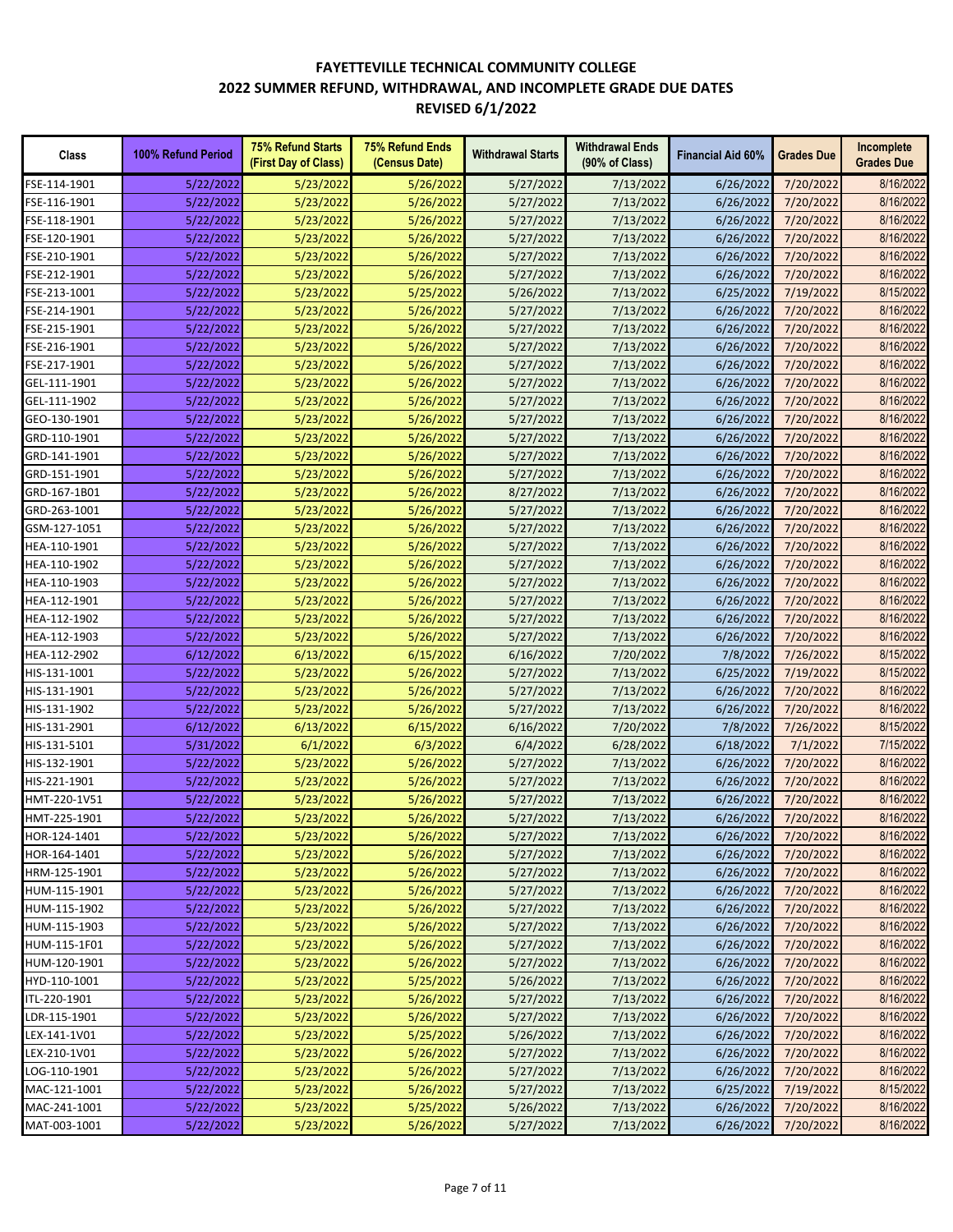| Class        | 100% Refund Period | <b>75% Refund Starts</b><br>(First Day of Class) | <b>75% Refund Ends</b><br>(Census Date) | <b>Withdrawal Starts</b> | <b>Withdrawal Ends</b><br>(90% of Class) | <b>Financial Aid 60%</b> | <b>Grades Due</b> | Incomplete<br><b>Grades Due</b> |
|--------------|--------------------|--------------------------------------------------|-----------------------------------------|--------------------------|------------------------------------------|--------------------------|-------------------|---------------------------------|
| MAT-003-1002 | 5/22/2022          | 5/23/2022                                        | 5/26/2022                               | 5/27/2022                | 7/13/2022                                | 6/26/2022                | 7/20/2022         | 8/16/2022                       |
| MAT-003-1901 | 5/22/2022          | 5/23/2022                                        | 5/26/2022                               | 5/27/2022                | 7/13/2022                                | 6/26/2022                | 7/20/2022         | 8/16/2022                       |
| MAT-003-1902 | 5/22/2022          | 5/23/2022                                        | 5/26/2022                               | 5/27/2022                | 7/13/2022                                | 6/26/2022                | 7/20/2022         | 8/16/2022                       |
| MAT-003-1903 | 5/22/2022          | 5/23/2022                                        | 5/26/2022                               | 5/27/2022                | 7/13/2022                                | 6/26/2022                | 7/20/2022         | 8/16/2022                       |
| MAT-003-1904 | 5/22/2022          | 5/23/2022                                        | 5/26/2022                               | 5/27/2022                | 7/13/2022                                | 6/26/2022                | 7/20/2022         | 8/16/2022                       |
| MAT-003-1905 | 5/22/2022          | 5/23/2022                                        | 5/26/2022                               | 5/27/2022                | 7/13/2022                                | 6/26/2022                | 7/20/2022         | 8/16/2022                       |
| MAT-003-1906 | 5/22/2022          | 5/23/2022                                        | 5/26/2022                               | 5/27/2022                | 7/13/2022                                | 6/26/2022                | 7/20/2022         | 8/16/2022                       |
| MAT-010-19D1 | 5/22/2022          | 5/23/2022                                        | 5/26/2022                               | 5/27/2022                | 7/13/2022                                | 6/26/2022                | 7/20/2022         | 8/16/2022                       |
| MAT-043-19D1 | 5/22/2022          | 5/23/2022                                        | 5/26/2022                               | 5/27/2022                | 7/13/2022                                | 6/26/2022                | 7/20/2022         | 8/16/2022                       |
| MAT-043-19D2 | 5/22/2022          | 5/23/2022                                        | 5/26/2022                               | 5/27/2022                | 7/13/2022                                | 6/26/2022                | 7/20/2022         | 8/16/2022                       |
| MAT-043-19D3 | 5/22/2022          | 5/23/2022                                        | 5/26/2022                               | 5/27/2022                | 7/13/2022                                | 6/26/2022                | 7/20/2022         | 8/16/2022                       |
| MAT-043-1D01 | 5/22/2022          | 5/23/2022                                        | 5/26/2022                               | 5/27/2022                | 7/13/2022                                | 6/26/2022                | 7/20/2022         | 8/16/2022                       |
| MAT-043-2BD1 | 6/12/2022          | 6/13/2022                                        | 6/15/2022                               | 6/16/2022                | 7/20/2022                                | 7/8/2022                 | 7/26/2022         | 8/15/2022                       |
| MAT-071-19D1 | 5/22/2022          | 5/23/2022                                        | 5/26/2022                               | 5/27/2022                | 7/13/2022                                | 6/26/2022                | 7/20/2022         | 8/16/2022                       |
| MAT-110-1901 | 5/22/2022          | 5/23/2022                                        | 5/26/2022                               | 5/27/2022                | 7/13/2022                                | 6/26/2022                | 7/20/2022         | 8/16/2022                       |
| MAT-110-1902 | 5/22/2022          | 5/23/2022                                        | 5/26/2022                               | 5/27/2022                | 7/13/2022                                | 6/26/2022                | 7/20/2022         | 8/16/2022                       |
| MAT-110-1903 | 5/22/2022          | 5/23/2022                                        | 5/26/2022                               | 5/27/2022                | 7/13/2022                                | 6/26/2022                | 7/20/2022         | 8/16/2022                       |
| MAT-110-19D1 | 5/22/2022          | 5/23/2022                                        | 5/26/2022                               | 5/27/2022                | 7/13/2022                                | 6/26/2022                | 7/20/2022         | 8/16/2022                       |
| MAT-143-1001 | 5/22/2022          | 5/23/2022                                        | 5/26/2022                               | 5/27/2022                | 7/13/2022                                | 6/26/2022                | 7/20/2022         | 8/16/2022                       |
| MAT-143-1052 | 5/22/2022          | 5/23/2022                                        | 5/26/2022                               | 5/27/2022                | 7/13/2022                                | 6/26/2022                | 7/20/2022         | 8/16/2022                       |
| MAT-143-1901 | 5/22/2022          | 5/23/2022                                        | 5/26/2022                               | 5/27/2022                | 7/13/2022                                | 6/26/2022                | 7/20/2022         | 8/16/2022                       |
| MAT-143-1902 |                    | 5/23/2022                                        | 5/26/2022                               |                          |                                          | 6/26/2022                | 7/20/2022         | 8/16/2022                       |
|              | 5/22/2022          |                                                  |                                         | 5/27/2022                | 7/13/2022                                | 6/26/2022                |                   | 8/16/2022                       |
| MAT-143-1903 | 5/22/2022          | 5/23/2022                                        | 5/26/2022                               | 5/27/2022                | 7/13/2022                                |                          | 7/20/2022         | 8/16/2022                       |
| MAT-143-1904 | 5/22/2022          | 5/23/2022                                        | 5/26/2022                               | 5/27/2022                | 7/13/2022                                | 6/26/2022                | 7/20/2022         | 8/16/2022                       |
| MAT-143-19D1 | 5/22/2022          | 5/23/2022                                        | 5/26/2022                               | 5/27/2022                | 7/13/2022                                | 6/26/2022                | 7/20/2022         |                                 |
| MAT-143-19D2 | 5/22/2022          | 5/23/2022                                        | 5/26/2022                               | 5/27/2022                | 7/13/2022                                | 6/26/2022                | 7/20/2022         | 8/16/2022                       |
| MAT-143-19D3 | 5/22/2022          | 5/23/2022                                        | 5/26/2022                               | 5/27/2022                | 7/13/2022                                | 6/26/2022                | 7/20/2022         | 8/16/2022                       |
| MAT-143-1D01 | 5/22/2022          | 5/23/2022                                        | 5/26/2022                               | 5/27/2022                | 7/13/2022                                | 6/26/2022                | 7/20/2022         | 8/16/2022                       |
| MAT-143-2BD1 | 6/12/2022          | 6/13/2022                                        | 6/15/2022                               | 6/16/2022                | 7/20/2022                                | 7/8/2022                 | 7/26/2022         | 8/15/2022                       |
| MAT-152-1901 | 5/22/2022          | 5/23/2022                                        | 5/26/2022                               | 5/27/2022                | 7/13/2022                                | 6/26/2022                | 7/20/2022         | 8/16/2022                       |
| MAT-152-1902 | 5/22/2022          | 5/23/2022                                        | 5/26/2022                               | 5/27/2022                | 7/13/2022                                | 6/26/2022                | 7/20/2022         | 8/16/2022                       |
| MAT-152-1903 | 5/22/2022          | 5/23/2022                                        | 5/26/2022                               | 5/27/2022                | 7/13/2022                                | 6/26/2022                | 7/20/2022         | 8/16/2022                       |
| MAT-152-1V01 | 5/22/2022          | 5/23/2022                                        | 5/26/2022                               | 5/27/2022                | 7/13/2022                                | 6/26/2022                | 7/20/2022         | 8/16/2022                       |
| MAT-171-1001 | 5/22/2022          | 5/23/2022                                        | 5/26/2022                               | 5/27/2022                | 7/13/2022                                | 6/26/2022                | 7/20/2022         | 8/16/2022                       |
| MAT-171-1052 | 5/22/2022          | 5/23/2022                                        | 5/26/2022                               | 5/27/2022                | 7/13/2022                                | 6/26/2022                | 7/20/2022         | 8/16/2022                       |
| MAT-171-1901 | 5/22/2022          | 5/23/2022                                        | 5/26/2022                               | 5/27/2022                | 7/13/2022                                | 6/26/2022                | 7/20/2022         | 8/16/2022                       |
| MAT-171-1902 | 5/22/2022          | 5/23/2022                                        | 5/26/2022                               | 5/27/2022                | 7/13/2022                                | 6/26/2022                | 7/20/2022         | 8/16/2022                       |
| MAT-171-1903 | 5/22/2022          | 5/23/2022                                        | 5/26/2022                               | 5/27/2022                | 7/13/2022                                | 6/26/2022                | 7/20/2022         | 8/16/2022                       |
| MAT-171-19D1 | 5/22/2022          | 5/23/2022                                        | 5/26/2022                               | 5/27/2022                | 7/13/2022                                | 6/26/2022                | 7/20/2022         | 8/16/2022                       |
| MAT-172-1002 | 5/22/2022          | 5/23/2022                                        | 5/26/2022                               | 5/27/2022                | 7/13/2022                                | 6/26/2022                | 7/20/2022         | 8/16/2022                       |
| MAT-172-1901 | 5/22/2022          | 5/23/2022                                        | 5/26/2022                               | 5/27/2022                | 7/13/2022                                | 6/26/2022                | 7/20/2022         | 8/16/2022                       |
| MAT-172-1902 | 5/22/2022          | 5/23/2022                                        | 5/26/2022                               | 5/27/2022                | 7/13/2022                                | 6/26/2022                | 7/20/2022         | 8/16/2022                       |
| MAT-271-1001 | 5/22/2022          | 5/23/2022                                        | 5/26/2022                               | 5/27/2022                | 7/13/2022                                | 6/26/2022                | 7/20/2022         | 8/16/2022                       |
| MED-120-1901 | 5/22/2022          | 5/23/2022                                        | 5/26/2022                               | 5/27/2022                | 7/13/2022                                | 6/26/2022                | 7/20/2022         | 8/16/2022                       |
| MKT-120-1001 | 5/22/2022          | 5/23/2022                                        | 5/26/2022                               | 5/27/2022                | 7/13/2022                                | 6/26/2022                | 7/20/2022         | 8/16/2022                       |
| MKT-120-1901 | 5/22/2022          | 5/23/2022                                        | 5/26/2022                               | 5/27/2022                | 7/13/2022                                | 6/26/2022                | 7/20/2022         | 8/16/2022                       |
| MKT-120-1902 | 5/22/2022          | 5/23/2022                                        | 5/26/2022                               | 5/27/2022                | 7/13/2022                                | 6/26/2022                | 7/20/2022         | 8/16/2022                       |
| MKT-223-1901 | 5/22/2022          | 5/23/2022                                        | 5/26/2022                               | 5/27/2022                | 7/13/2022                                | 6/26/2022                | 7/20/2022         | 8/16/2022                       |
| MKT-223-1902 | 5/22/2022          | 5/23/2022                                        | 5/26/2022                               | 5/27/2022                | 7/13/2022                                | 6/26/2022                | 7/20/2022         | 8/16/2022                       |
| MKT-223-1B01 | 5/22/2022          | 5/23/2022                                        | 5/26/2022                               | 5/27/2022                | 7/13/2022                                | 6/26/2022                | 7/20/2022         | 8/16/2022                       |
| MLT-111-1303 | 5/22/2022          | 5/23/2022                                        | 5/26/2022                               | 5/27/2022                | 7/13/2022                                | 6/26/2022                | 7/20/2022         | 8/16/2022                       |
| MLT-111-1304 | 5/22/2022          | 5/23/2022                                        | 5/26/2022                               | 5/27/2022                | 7/13/2022                                | 6/26/2022                | 7/20/2022         | 8/16/2022                       |
| MLT-127-1301 | 5/22/2022          | 5/23/2022                                        | 5/26/2022                               | 5/27/2022                | 7/13/2022                                | 6/26/2022                | 7/20/2022         | 8/16/2022                       |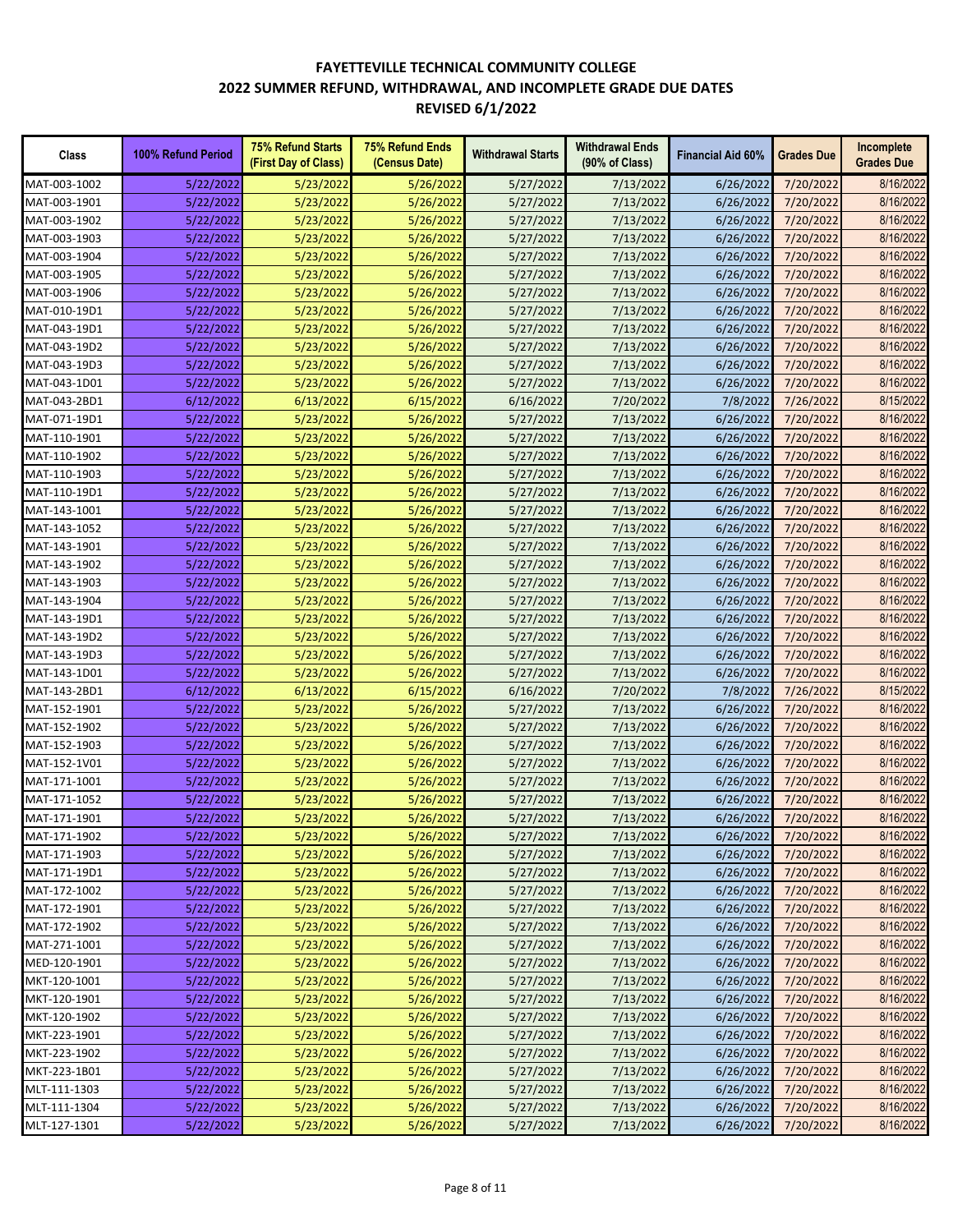| Class         | 100% Refund Period | <b>75% Refund Starts</b><br>(First Day of Class) | <b>75% Refund Ends</b><br>(Census Date) | <b>Withdrawal Starts</b> | <b>Withdrawal Ends</b><br>(90% of Class) | <b>Financial Aid 60%</b> | <b>Grades Due</b> | Incomplete<br><b>Grades Due</b> |
|---------------|--------------------|--------------------------------------------------|-----------------------------------------|--------------------------|------------------------------------------|--------------------------|-------------------|---------------------------------|
| MLT-127-1302  | 5/22/2022          | 5/23/2022                                        | 5/26/2022                               | 5/27/2022                | 7/13/2022                                | 6/26/2022                | 7/20/2022         | 8/16/2022                       |
| MLT-217-1901  | 5/22/2022          | 5/23/2022                                        | 5/26/2022                               | 5/27/2022                | 7/13/2022                                | 6/26/2022                | 7/20/2022         | 8/16/2022                       |
| MLT-220-1301  | 5/22/2022          | 5/23/2022                                        | 5/26/2022                               | 5/27/2022                | 7/13/2022                                | 6/26/2022                | 7/20/2022         | 8/16/2022                       |
| MLT-220-1302  | 5/22/2022          | 5/23/2022                                        | 5/26/2022                               | 5/27/2022                | 7/13/2022                                | 6/26/2022                | 7/20/2022         | 8/16/2022                       |
| MLT-230-1303  | 5/22/2022          | 5/23/2022                                        | 5/26/2022                               | 5/27/2022                | 7/13/2022                                | 6/26/2022                | 7/20/2022         | 8/16/2022                       |
| MLT-230-1304  | 5/22/2022          | 5/23/2022                                        | 5/26/2022                               | 5/27/2022                | 7/13/2022                                | 6/26/2022                | 7/20/2022         | 8/16/2022                       |
| MLT-277-0X01  | 5/22/2022          | 5/23/2022                                        | 5/26/2022                               | 5/27/2022                | 7/13/2022                                | 6/26/2022                | 7/20/2022         | 8/16/2022                       |
| MLT-280-1901  | 5/22/2022          | 5/23/2022                                        | 5/26/2022                               | 5/27/2022                | 7/13/2022                                | 6/26/2022                | 7/20/2022         | 8/16/2022                       |
| MNT-111-1001  | 5/22/2022          | 5/23/2022                                        | 5/26/2022                               | 5/27/2022                | 7/13/2022                                | 6/25/2022                | 7/19/2022         | 8/15/2022                       |
| MUS-110-1901  | 5/22/2022          | 5/23/2022                                        | 5/26/2022                               | 5/27/2022                | 7/13/2022                                | 6/26/2022                | 7/20/2022         | 8/16/2022                       |
| MUS-110-1902  | 5/22/2022          | 5/23/2022                                        | 5/26/2022                               | 5/27/2022                | 7/13/2022                                | 6/26/2022                | 7/20/2022         | 8/16/2022                       |
| MUS-110-1903  | 5/22/2022          | 5/23/2022                                        | 5/26/2022                               | 5/27/2022                | 7/13/2022                                | 6/26/2022                | 7/20/2022         | 8/16/2022                       |
| MUS-110-1904  | 5/22/2022          | 5/23/2022                                        | 5/26/2022                               | 5/27/2022                | 7/13/2022                                | 6/26/2022                | 7/20/2022         | 8/16/2022                       |
| MUS-112-1901  | 5/22/2022          | 5/23/2022                                        | 5/26/2022                               | 5/27/2022                | 7/13/2022                                | 6/26/2022                | 7/20/2022         | 8/16/2022                       |
| MUS-113-1901  | 5/22/2022          | 5/23/2022                                        | 5/26/2022                               | 5/27/2022                | 7/13/2022                                | 6/26/2022                | 7/20/2022         | 8/16/2022                       |
| NET-110-1901  | 5/22/2022          | 5/23/2022                                        | 5/26/2022                               | 5/27/2022                | 7/13/2022                                | 6/26/2022                | 7/20/2022         | 8/16/2022                       |
| NET-289-1B01  | 5/22/2022          | 5/23/2022                                        | 5/26/2022                               | 5/27/2022                | 7/13/2022                                | 6/26/2022                | 7/20/2022         | 8/16/2022                       |
| NOS-110-1901  | 5/22/2022          | 5/23/2022                                        | 5/26/2022                               | 5/27/2022                | 7/13/2022                                | 6/26/2022                | 7/20/2022         | 8/16/2022                       |
| NOS-110-1B01  | 5/22/2022          | 5/23/2022                                        | 5/26/2022                               | 5/27/2022                | 7/13/2022                                | 6/26/2022                | 7/20/2022         | 8/16/2022                       |
| NOS-220-1901  | 5/22/2022          | 5/23/2022                                        | 5/26/2022                               | 5/27/2022                | 7/13/2022                                | 6/26/2022                | 7/20/2022         | 8/16/2022                       |
| NOS-230-1901  | 5/22/2022          | 5/23/2022                                        | 5/26/2022                               | 5/27/2022                | 7/13/2022                                | 6/26/2022                | 7/20/2022         | 8/16/2022                       |
| NOS-231-1901  | 5/22/2022          | 5/23/2022                                        | 5/26/2022                               | 5/27/2022                | 7/13/2022                                | 6/26/2022                | 7/20/2022         | 8/16/2022                       |
| NUR-103-1001  | 5/22/2022          | 5/23/2022                                        | 5/26/2022                               | 5/27/2022                | 7/13/2022                                | 6/26/2022                | 7/20/2022         | 8/16/2022                       |
| NUR-103-1051  | 5/22/2022          | 5/23/2022                                        | 5/26/2022                               | 5/27/2022                | 7/13/2022                                | 6/26/2022                | 7/20/2022         | 8/16/2022                       |
| NUR-112-1001  | 5/22/2022          | 5/23/2022                                        | 5/26/2022                               | 5/27/2022                | 7/13/2022                                | 6/26/2022                | 7/20/2022         | 8/16/2022                       |
| NUR-112-1002  | 5/22/2022          | 5/23/2022                                        | 5/26/2022                               | 5/27/2022                | 7/13/2022                                | 6/26/2022                | 7/20/2022         | 8/16/2022                       |
| NUR-113-1001  | 5/22/2022          | 5/23/2022                                        | 5/26/2022                               | 5/27/2022                | 7/13/2022                                | 6/26/2022                | 7/20/2022         | 8/16/2022                       |
| NUR-113-1002  | 5/22/2022          | 5/23/2022                                        | 5/26/2022                               | 5/27/2022                | 7/13/2022                                | 6/26/2022                | 7/20/2022         | 8/16/2022                       |
| OMT-156-1901  | 5/22/2022          | 5/23/2022                                        | 5/26/2022                               | 5/27/2022                | 7/13/2022                                | 6/26/2022                | 7/20/2022         | 8/16/2022                       |
| OMT-260-1901  | 5/22/2022          | 5/23/2022                                        | 5/26/2022                               | 5/27/2022                | 7/13/2022                                | 6/26/2022                | 7/20/2022         | 8/16/2022                       |
| OST-130-1901  | 5/22/2022          | 5/23/2022                                        | 5/26/2022                               | 5/27/2022                | 7/13/2022                                | 6/26/2022                | 7/20/2022         | 8/16/2022                       |
| OST-134-1901  | 5/22/2022          | 5/23/2022                                        | 5/26/2022                               | 5/27/2022                | 7/13/2022                                | 6/26/2022                | 7/20/2022         | 8/16/2022                       |
| OST-136-1901  | 5/22/2022          | 5/23/2022                                        | 5/26/2022                               | 5/27/2022                | 7/13/2022                                | 6/26/2022                | 7/20/2022         | 8/16/2022                       |
| OST-137-1901  | 5/22/2022          | 5/23/2022                                        | 5/26/2022                               | 5/27/2022                | 7/13/2022                                | 6/26/2022                | 7/20/2022         | 8/16/2022                       |
| OST-141-1901  | 5/22/2022          | 5/23/2022                                        | 5/26/2022                               | 5/27/2022                | 7/13/2022                                | 6/26/2022                | 7/20/2022         | 8/16/2022                       |
| OST-142-1901  | 5/22/2022          | 5/23/2022                                        | 5/26/2022                               | 5/27/2022                | 7/13/2022                                | 6/26/2022                | 7/20/2022         | 8/16/2022                       |
| OST-148-1901  | 5/22/2022          | 5/23/2022                                        | 5/26/2022                               | 5/27/2022                | 7/13/2022                                | 6/26/2022                | 7/20/2022         | 8/16/2022                       |
| OST-149-1901  | 5/22/2022          | 5/23/2022                                        | 5/26/2022                               | 5/27/2022                | 7/13/2022                                | 6/26/2022                | 7/20/2022         | 8/16/2022                       |
| OST-161-1901  | 5/22/2022          | 5/23/2022                                        | 5/26/2022                               | 5/27/2022                | 7/13/2022                                | 6/26/2022                | 7/20/2022         | 8/16/2022                       |
| OST-247-1901  | 5/22/2022          | 5/23/2022                                        | 5/26/2022                               | 5/27/2022                | 7/13/2022                                | 6/26/2022                | 7/20/2022         | 8/16/2022                       |
| OST-248-1901  | 5/22/2022          | 5/23/2022                                        | 5/26/2022                               | 5/27/2022                | 7/13/2022                                | 6/26/2022                | 7/20/2022         | 8/16/2022                       |
| OST-249-1901  | 5/22/2022          | 5/23/2022                                        | 5/26/2022                               | 5/27/2022                | 7/13/2022                                | 6/26/2022                | 7/20/2022         | 8/16/2022                       |
| OST-263-1901  | 5/22/2022          | 5/23/2022                                        | 5/26/2022                               | 5/27/2022                | 7/13/2022                                | 6/26/2022                | 7/20/2022         | 8/16/2022                       |
| OST-288-1901  | 5/22/2022          | 5/23/2022                                        | 5/26/2022                               | 5/27/2022                | 7/13/2022                                | 6/26/2022                | 7/20/2022         | 8/16/2022                       |
| PED-110-1V01  | 5/22/2022          | 5/23/2022                                        | 5/26/2022                               | 5/27/2022                | 7/13/2022                                | 6/26/2022                | 7/20/2022         | 8/16/2022                       |
| PED-110-1V02  | 5/22/2022          | 5/23/2022                                        | 5/26/2022                               | 5/27/2022                | 7/13/2022                                | 6/26/2022                | 7/20/2022         | 8/16/2022                       |
| PHI-240-1901  | 5/22/2022          | 5/23/2022                                        | 5/26/2022                               | 5/27/2022                | 7/13/2022                                | 6/26/2022                | 7/20/2022         | 8/16/2022                       |
| PHM-120-1V01  | 5/22/2022          | 5/23/2022                                        | 5/26/2022                               | 5/27/2022                | 7/13/2022                                | 6/26/2022                | 7/20/2022         | 8/16/2022                       |
| PHS-110-1901  | 5/22/2022          | 5/23/2022                                        | 5/26/2022                               | 5/27/2022                | 7/13/2022                                | 6/26/2022                | 7/20/2022         | 8/16/2022                       |
| PHY-110-1901  | 5/22/2022          | 5/23/2022                                        | 5/26/2022                               | 5/27/2022                | 7/13/2022                                | 6/26/2022                | 7/20/2022         | 8/16/2022                       |
| PHY-110A-1901 | 5/22/2022          | 5/23/2022                                        | 5/26/2022                               | 5/27/2022                | 7/13/2022                                | 6/26/2022                | 7/20/2022         | 8/16/2022                       |
| PHY-151-1901  | 5/22/2022          | 5/23/2022                                        | 5/26/2022                               | 5/27/2022                | 7/13/2022                                | 6/26/2022                | 7/20/2022         | 8/16/2022                       |
| PHY-152-1901  | 5/22/2022          | 5/23/2022                                        | 5/26/2022                               | 5/27/2022                | 7/13/2022                                | 6/26/2022                | 7/20/2022         | 8/16/2022                       |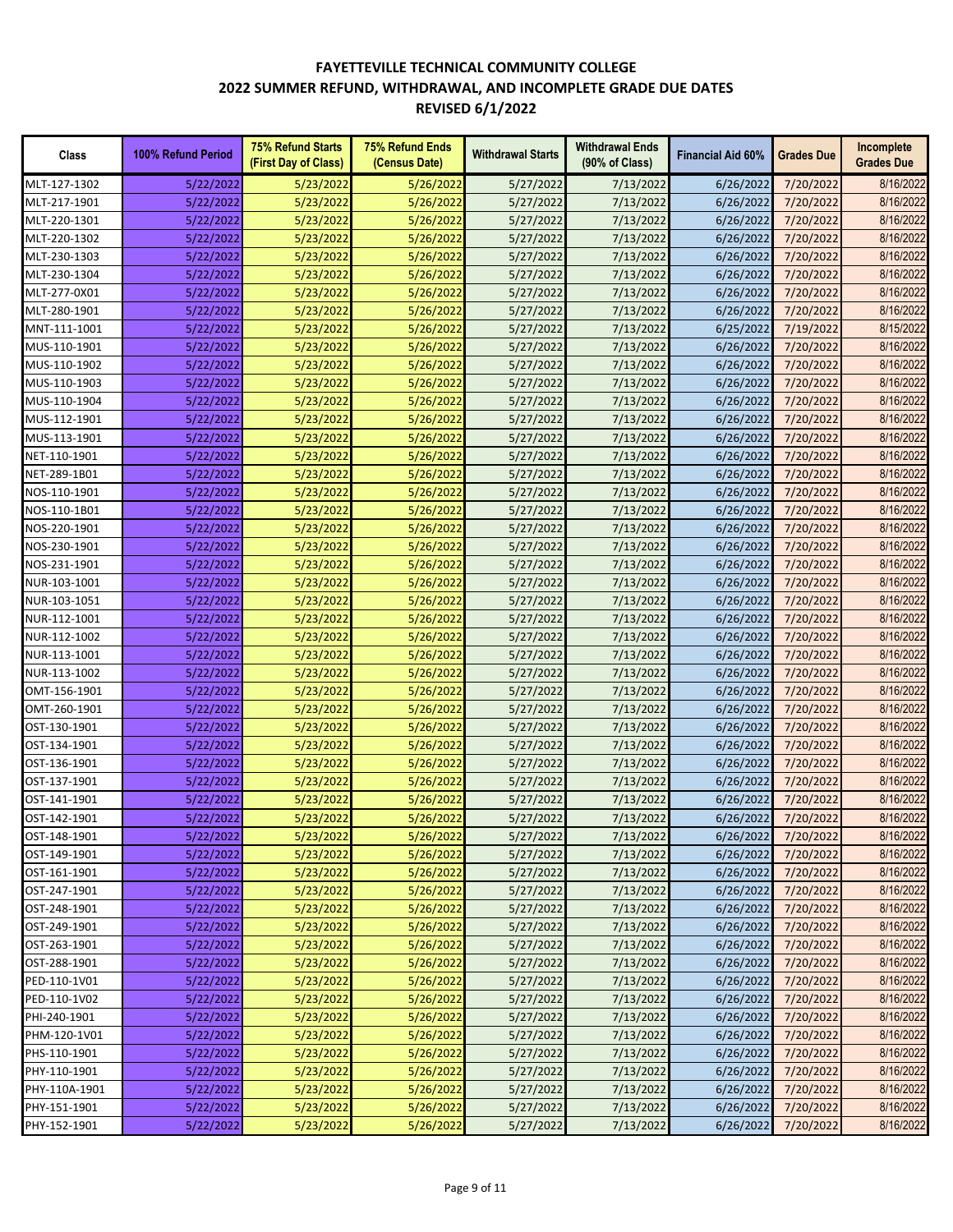| Class        | 100% Refund Period     | <b>75% Refund Starts</b><br>(First Day of Class) | <b>75% Refund Ends</b><br>(Census Date) | <b>Withdrawal Starts</b> | <b>Withdrawal Ends</b><br>(90% of Class) | <b>Financial Aid 60%</b> | <b>Grades Due</b> | Incomplete<br><b>Grades Due</b> |
|--------------|------------------------|--------------------------------------------------|-----------------------------------------|--------------------------|------------------------------------------|--------------------------|-------------------|---------------------------------|
| PHY-251-1V01 | 5/22/2022              | 5/23/2022                                        | 5/26/2022                               | 5/27/2022                | 7/13/2022                                | 6/26/2022                | 7/20/2022         | 8/16/2022                       |
| PLU-130-1001 | 5/22/2022              | 5/23/2022                                        | 5/25/2022                               | 5/26/2022                | 7/13/2022                                | 6/26/2022                | 7/20/2022         | 8/16/2022                       |
| POL-120-1901 | 5/22/2022              | 5/23/2022                                        | 5/26/2022                               | 5/27/2022                | 7/13/2022                                | 6/26/2022                | 7/20/2022         | 8/16/2022                       |
| POL-120-1902 | 5/22/2022              | 5/23/2022                                        | 5/26/2022                               | 5/27/2022                | 7/13/2022                                | 6/26/2022                | 7/20/2022         | 8/16/2022                       |
| POL-120-2901 | 6/12/2022              | 6/13/2022                                        | 6/15/2022                               | 6/16/2022                | 7/20/2022                                | 7/8/2022                 | 7/26/2022         | 8/15/2022                       |
| POL-120-5901 | 5/31/2022              | 6/1/2022                                         | 6/3/2022                                | 6/4/2022                 | 6/28/2022                                | 6/18/2022                | 7/1/2022          | 7/15/2022                       |
| POL-130-2901 | 6/12/2022              | 6/13/2022                                        | 6/15/2022                               | 6/16/2022                | 7/20/2022                                | 7/8/2022                 | 7/26/2022         | 8/15/2022                       |
| PSY-118-1901 | 5/22/2022              | 5/23/2022                                        | 5/26/2022                               | 5/27/2022                | 7/13/2022                                | 6/26/2022                | 7/20/2022         | 8/16/2022                       |
| PSY-118-1902 | 5/22/2022              | 5/23/2022                                        | 5/26/2022                               | 5/27/2022                | 7/13/2022                                | 6/26/2022                | 7/20/2022         | 8/16/2022                       |
| PSY-141-1901 | 5/22/2022              | 5/23/2022                                        | 5/26/2022                               | 5/27/2022                | 7/13/2022                                | 6/26/2022                | 7/20/2022         | 8/16/2022                       |
| PSY-141-1902 | 5/22/2022              | 5/23/2022                                        | 5/26/2022                               | 5/27/2022                | 7/13/2022                                | 6/26/2022                | 7/20/2022         | 8/16/2022                       |
| PSY-150-1001 | 5/22/2022              | 5/23/2022                                        | 5/26/2022                               | 5/27/2022                | 7/13/2022                                | 6/26/2022                | 7/20/2022         | 8/16/2022                       |
| PSY-150-1002 | 5/22/2022              | 5/23/2022                                        | 5/26/2022                               | 5/27/2022                | 7/13/2022                                | 6/26/2022                | 7/20/2022         | 8/16/2022                       |
| PSY-150-1003 | 5/22/2022              | 5/23/2022                                        | 5/26/2022                               | 5/27/2022                | 7/13/2022                                | 6/26/2022                | 7/20/2022         | 8/16/2022                       |
| PSY-150-1004 | 5/22/2022              | 5/23/2022                                        | 5/26/2022                               | 5/27/2022                | 7/13/2022                                | 6/26/2022                | 7/20/2022         | 8/16/2022                       |
| PSY-150-1901 | 5/22/2022              | 5/23/2022                                        | 5/26/2022                               | 5/27/2022                | 7/13/2022                                | 6/26/2022                | 7/20/2022         | 8/16/2022                       |
| PSY-150-1902 | 5/22/2022              | 5/23/2022                                        | 5/26/2022                               | 5/27/2022                | 7/13/2022                                | 6/26/2022                | 7/20/2022         | 8/16/2022                       |
| PSY-150-1903 | 5/22/2022              | 5/23/2022                                        | 5/26/2022                               | 5/27/2022                | 7/13/2022                                | 6/26/2022                | 7/20/2022         | 8/16/2022                       |
| PSY-150-1904 | 5/22/2022              | 5/23/2022                                        | 5/26/2022                               | 5/27/2022                | 7/13/2022                                | 6/26/2022                | 7/20/2022         | 8/16/2022                       |
| PSY-150-1905 | 5/22/2022              | 5/23/2022                                        | 5/26/2022                               | 5/27/2022                | 7/13/2022                                | 6/26/2022                | 7/20/2022         | 8/16/2022                       |
| PSY-150-1906 | 5/22/2022              | 5/23/2022                                        | 5/26/2022                               | 5/27/2022                | 7/13/2022                                | 6/26/2022                | 7/20/2022         | 8/16/2022                       |
| PSY-150-1F01 |                        | 5/23/2022                                        | 5/26/2022                               |                          |                                          | 6/26/2022                | 7/20/2022         | 8/16/2022                       |
| PSY-150-2901 | 5/22/2022<br>6/12/2022 | 6/13/2022                                        | 6/15/2022                               | 5/27/2022<br>6/16/2022   | 7/13/2022<br>7/20/2022                   | 7/8/2022                 | 7/26/2022         | 8/15/2022                       |
| PSY-150-2902 |                        | 6/13/2022                                        | 6/15/2022                               |                          |                                          |                          |                   | 8/15/2022                       |
|              | 6/12/2022              |                                                  |                                         | 6/16/2022                | 7/20/2022                                | 7/8/2022                 | 7/26/2022         | 8/16/2022                       |
| PSY-241-1901 | 5/22/2022              | 5/23/2022                                        | 5/26/2022                               | 5/27/2022                | 7/13/2022                                | 6/26/2022                | 7/20/2022         | 8/16/2022                       |
| PSY-241-1902 | 5/22/2022              | 5/23/2022                                        | 5/26/2022                               | 5/27/2022                | 7/13/2022                                | 6/26/2022                | 7/20/2022         |                                 |
| PSY-241-1903 | 5/22/2022              | 5/23/2022                                        | 5/26/2022                               | 5/27/2022                | 7/13/2022                                | 6/26/2022                | 7/20/2022         | 8/16/2022<br>8/16/2022          |
| PTA-160-1001 | 5/22/2022              | 5/23/2022                                        | 5/26/2022                               | 5/27/2022                | 7/13/2022                                | 6/26/2022                | 7/20/2022         |                                 |
| PTA-160-1002 | 5/22/2022              | 5/23/2022                                        | 5/26/2022                               | 5/27/2022                | 7/13/2022                                | 6/26/2022                | 7/20/2022         | 8/16/2022                       |
| PTA-170-1901 | 5/22/2022              | 5/23/2022                                        | 5/26/2022                               | 5/27/2022                | 7/13/2022                                | 6/26/2022                | 7/20/2022         | 8/16/2022                       |
| RAD-122-1001 | 5/22/2022              | 5/23/2022                                        | 5/26/2022                               | 5/27/2022                | 7/13/2022                                | 6/26/2022                | 7/20/2022         | 8/16/2022                       |
| RAD-141-1001 | 5/22/2022              | 5/23/2022                                        | 5/26/2022                               | 5/27/2022                | 7/13/2022                                | 6/25/2022                | 7/19/2022         | 8/15/2022                       |
| RAD-171-1X01 | 5/22/2022              | 5/23/2022                                        | 5/25/2022                               | 5/26/2022                | 7/13/2022                                | 6/26/2022                | 7/20/2022         | 8/16/2022                       |
| RAD-181-1X01 | 5/22/2022              | 5/23/2022                                        | 5/25/2022                               | 5/26/2022                | 7/13/2022                                | 6/26/2022                | 7/20/2022         | 8/16/2022                       |
| RCP-110-1001 | 5/22/2022              | 5/23/2022                                        | 5/26/2022                               | 5/27/2022                | 7/13/2022                                | 6/26/2022                | 7/20/2022         | 8/16/2022                       |
| RCP-110-1002 | 5/22/2022              | 5/23/2022                                        | 5/26/2022                               | 5/27/2022                | 7/13/2022                                | 6/26/2022                | 7/20/2022         | 8/16/2022                       |
| RCP-113-1901 | 5/22/2022              | 5/23/2022                                        | 5/26/2022                               | 5/27/2022                | 7/13/2022                                | 6/26/2022                | 7/20/2022         | 8/16/2022                       |
| RCP-115-1901 | 5/22/2022              | 5/23/2022                                        | 5/26/2022                               | 5/27/2022                | 7/13/2022                                | 6/26/2022                | 7/20/2022         | 8/16/2022                       |
| RCP-132-1X02 | 5/22/2022              | 5/23/2022                                        | 5/31/2022                               | 6/1/2022                 | 7/13/2022                                | 6/25/2022                | 7/19/2022         | 8/15/2022                       |
| RCP-153-1X01 | 5/22/2022              | 5/23/2022                                        | 5/26/2022                               | 5/27/2022                | 7/13/2022                                | 6/25/2022                | 7/19/2022         | 8/15/2022                       |
| RCP-223-1001 | 5/22/2022              | 5/23/2022                                        | 5/27/2022                               | 5/28/2022                | 7/13/2022                                | 6/25/2022                | 7/19/2022         | 8/15/2022                       |
| RCP-223-1002 | 5/22/2022              | 5/23/2022                                        | 5/27/2022                               | 5/28/2022                | 7/13/2022                                | 6/25/2022                | 7/19/2022         | 8/15/2022                       |
| REL-110-1901 | 5/22/2022              | 5/23/2022                                        | 5/26/2022                               | 5/27/2022                | 7/13/2022                                | 6/26/2022                | 7/20/2022         | 8/16/2022                       |
| REL-110-1F01 | 5/22/2022              | 5/23/2022                                        | 5/26/2022                               | 5/27/2022                | 7/13/2022                                | 6/26/2022                | 7/20/2022         | 8/16/2022                       |
| REL-211-1901 | 5/22/2022              | 5/23/2022                                        | 5/26/2022                               | 5/27/2022                | 7/13/2022                                | 6/26/2022                | 7/20/2022         | 8/16/2022                       |
| REL-212-1901 | 5/22/2022              | 5/23/2022                                        | 5/26/2022                               | 5/27/2022                | 7/13/2022                                | 6/26/2022                | 7/20/2022         | 8/16/2022                       |
| SEC-110-1901 | 5/22/2022              | 5/23/2022                                        | 5/26/2022                               | 5/27/2022                | 7/13/2022                                | 6/26/2022                | 7/20/2022         | 8/16/2022                       |
| SEC-160-1901 | 5/22/2022              | 5/23/2022                                        | 5/26/2022                               | 5/27/2022                | 7/13/2022                                | 6/26/2022                | 7/20/2022         | 8/16/2022                       |
| SFA-200-1901 | 5/22/2022              | 5/23/2022                                        | 5/26/2022                               | 5/27/2022                | 7/13/2022                                | 6/26/2022                | 7/20/2022         | 8/16/2022                       |
| SGD-112-1901 | 5/22/2022              | 5/23/2022                                        | 5/26/2022                               | 5/27/2022                | 7/13/2022                                | 6/26/2022                | 7/20/2022         | 8/16/2022                       |
| SGD-162-1001 | 5/22/2022              | 5/23/2022                                        | 5/26/2022                               | 5/27/2022                | 7/13/2022                                | 6/26/2022                | 7/20/2022         | 8/16/2022                       |
| SGD-165-1901 | 5/22/2022              | 5/23/2022                                        | 5/26/2022                               | 5/27/2022                | 7/13/2022                                | 6/26/2022                | 7/20/2022         | 8/16/2022                       |
| SOC-210-1001 | 5/22/2022              | 5/23/2022                                        | 5/26/2022                               | 5/27/2022                | 7/13/2022                                | 6/26/2022                | 7/20/2022         | 8/16/2022                       |